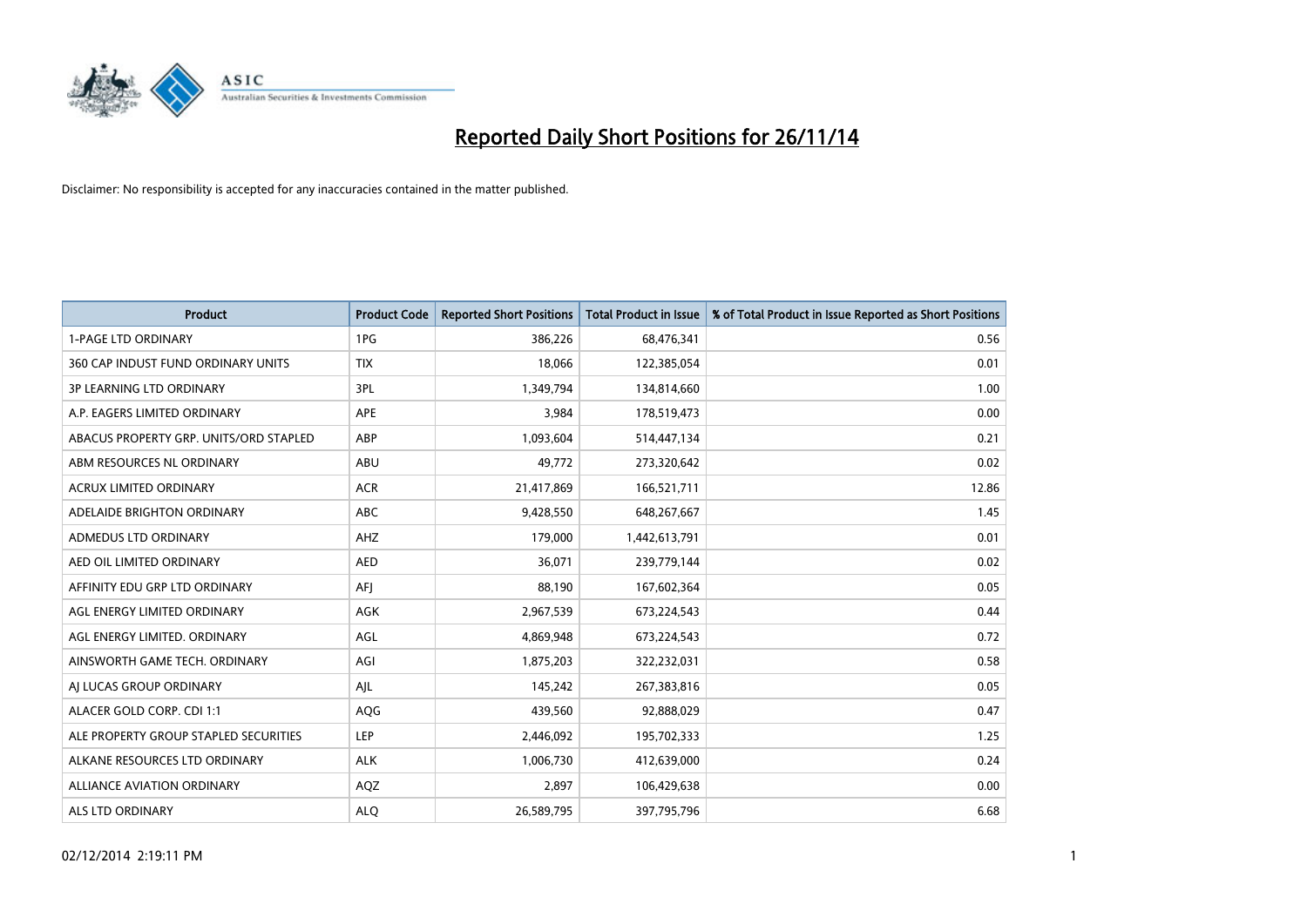

| <b>Product</b>                          | <b>Product Code</b> | <b>Reported Short Positions</b> | <b>Total Product in Issue</b> | % of Total Product in Issue Reported as Short Positions |
|-----------------------------------------|---------------------|---------------------------------|-------------------------------|---------------------------------------------------------|
| ALTIUM LIMITED ORDINARY                 | <b>ALU</b>          | 129,886                         | 129,272,762                   | 0.10                                                    |
| ALUMINA LIMITED ORDINARY                | <b>AWC</b>          | 37,588,356                      | 2,806,225,615                 | 1.34                                                    |
| AMALGAMATED HOLDINGS ORDINARY           | AHD                 | 13,697                          | 157,911,826                   | 0.01                                                    |
| AMCOM TELECOMM. ORDINARY                | AMM                 | 5,253,377                       | 266,399,148                   | 1.97                                                    |
| AMCOR LIMITED ORDINARY                  | AMC                 | 9,748,064                       | 1,206,684,923                 | 0.81                                                    |
| AMP LIMITED ORDINARY                    | AMP                 | 13,899,843                      | 2,957,737,964                 | 0.47                                                    |
| ANSELL LIMITED ORDINARY                 | <b>ANN</b>          | 5,889,849                       | 153,139,924                   | 3.85                                                    |
| ANTARES ENERGY LTD ORDINARY             | <b>AZZ</b>          | 887,238                         | 255,000,000                   | 0.35                                                    |
| ANZ BANKING GRP LTD ORDINARY            | ANZ                 | 13,337,876                      | 2,756,627,771                 | 0.48                                                    |
| APA GROUP STAPLED SECURITIES            | <b>APA</b>          | 13,247,687                      | 835,750,807                   | 1.59                                                    |
| APN NEWS & MEDIA ORDINARY               | <b>APN</b>          | 381,948                         | 1,029,041,356                 | 0.04                                                    |
| APN OUTDOOR GRP ORDINARY                | <b>APO</b>          | 179,644                         | 166,614,509                   | 0.11                                                    |
| AQUARIUS PLATINUM. ORDINARY             | <b>AOP</b>          | 1,415,730                       | 1,465,473,903                 | 0.10                                                    |
| ARAFURA RESOURCE LTD ORDINARY           | ARU                 | 2,000                           | 441,270,644                   | 0.00                                                    |
| ARB CORPORATION ORDINARY                | <b>ARP</b>          | 811,138                         | 72,505,302                    | 1.12                                                    |
| ARDENT LEISURE GROUP STAPLED SECURITIES | AAD                 | 1,544,738                       | 438,666,245                   | 0.35                                                    |
| ARENA REIT. ORDINARY UNITS              | <b>ARF</b>          | 108,417                         | 211,605,103                   | 0.05                                                    |
| ARGO INVESTMENTS ORDINARY               | ARG                 | 26,000                          | 664,448,168                   | 0.00                                                    |
| ARISTOCRAT LEISURE ORDINARY             | ALL                 | 1,271,885                       | 630,022,253                   | 0.20                                                    |
| ARRIUM LTD ORDINARY                     | ARI                 | 73,171,375                      | 2,937,293,755                 | 2.49                                                    |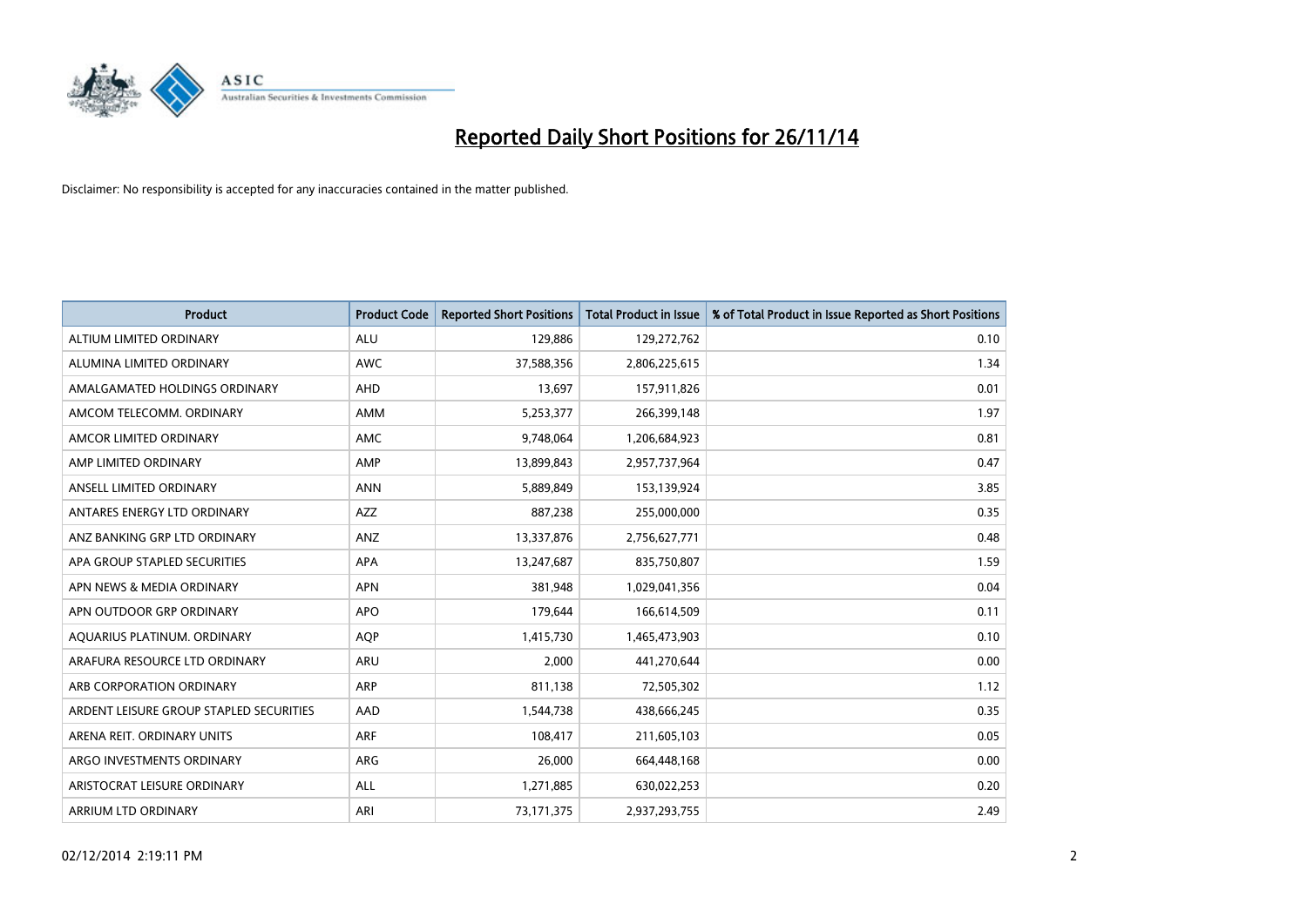

| <b>Product</b>                            | <b>Product Code</b> | <b>Reported Short Positions</b> | <b>Total Product in Issue</b> | % of Total Product in Issue Reported as Short Positions |
|-------------------------------------------|---------------------|---------------------------------|-------------------------------|---------------------------------------------------------|
| ASALEO CARE LIMITED ORDINARY              | AHY                 | 6,919,412                       | 603,469,434                   | 1.15                                                    |
| ASCIANO LIMITED ORDINARY                  | <b>AIO</b>          | 4,153,968                       | 975,385,664                   | 0.43                                                    |
| ASHLEY SERVICES GRP ORDINARY              | <b>ASH</b>          | 50,000                          | 150,000,000                   | 0.03                                                    |
| ASPEN GROUP ORD/UNITS STAPLED             | APZ                 | 144,185                         | 113,183,450                   | 0.13                                                    |
| ASPIRE MINING LTD ORDINARY                | <b>AKM</b>          | 3,000,001                       | 703,463,306                   | 0.43                                                    |
| ASTRO JAP PROP GROUP STAPLED US PROHIBIT. | AJA                 | 122,823                         | 67,197,388                    | 0.18                                                    |
| ASX LIMITED ORDINARY                      | ASX                 | 5,364,572                       | 193,595,162                   | 2.77                                                    |
| ATLAS IRON LIMITED ORDINARY               | AGO                 | 118,558,151                     | 919,475,619                   | 12.89                                                   |
| ATRUM COAL NL ORDINARY                    | ATU                 | 87,118                          | 170,142,959                   | 0.05                                                    |
| AUCKLAND INTERNATION ORDINARY             | <b>AIA</b>          | 54,765                          | 1,190,484,097                 | 0.00                                                    |
| AURIZON HOLDINGS LTD ORDINARY             | AZJ                 | 3,579,203                       | 2,137,284,503                 | 0.17                                                    |
| AUSDRILL LIMITED ORDINARY                 | ASL                 | 20,015,840                      | 312,277,224                   | 6.41                                                    |
| AUSENCO LIMITED ORDINARY                  | AAX                 | 776,306                         | 168,449,799                   | 0.46                                                    |
| AUSNET SERVICES STAPLED SECURITIES        | <b>AST</b>          | 51,996,396                      | 3,425,244,162                 | 1.52                                                    |
| AUST INDUSTRIAL REIT UNIT                 | ANI                 | 72,359                          | 96,288,031                    | 0.08                                                    |
| AUSTAL LIMITED ORDINARY                   | ASB                 | 589,358                         | 346,772,567                   | 0.17                                                    |
| AUSTBROKERS HOLDINGS ORDINARY             | <b>AUB</b>          | 106,638                         | 61,712,763                    | 0.17                                                    |
| AUSTEX OIL LIMITED ORDINARY               | <b>AOK</b>          | 52,000                          | 558,571,402                   | 0.01                                                    |
| AUSTIN ENGINEERING ORDINARY               | <b>ANG</b>          | 747,730                         | 84,274,004                    | 0.89                                                    |
| AUSTRALIAN AGRICULT. ORDINARY             | AAC                 | 6,267,712                       | 532,474,721                   | 1.18                                                    |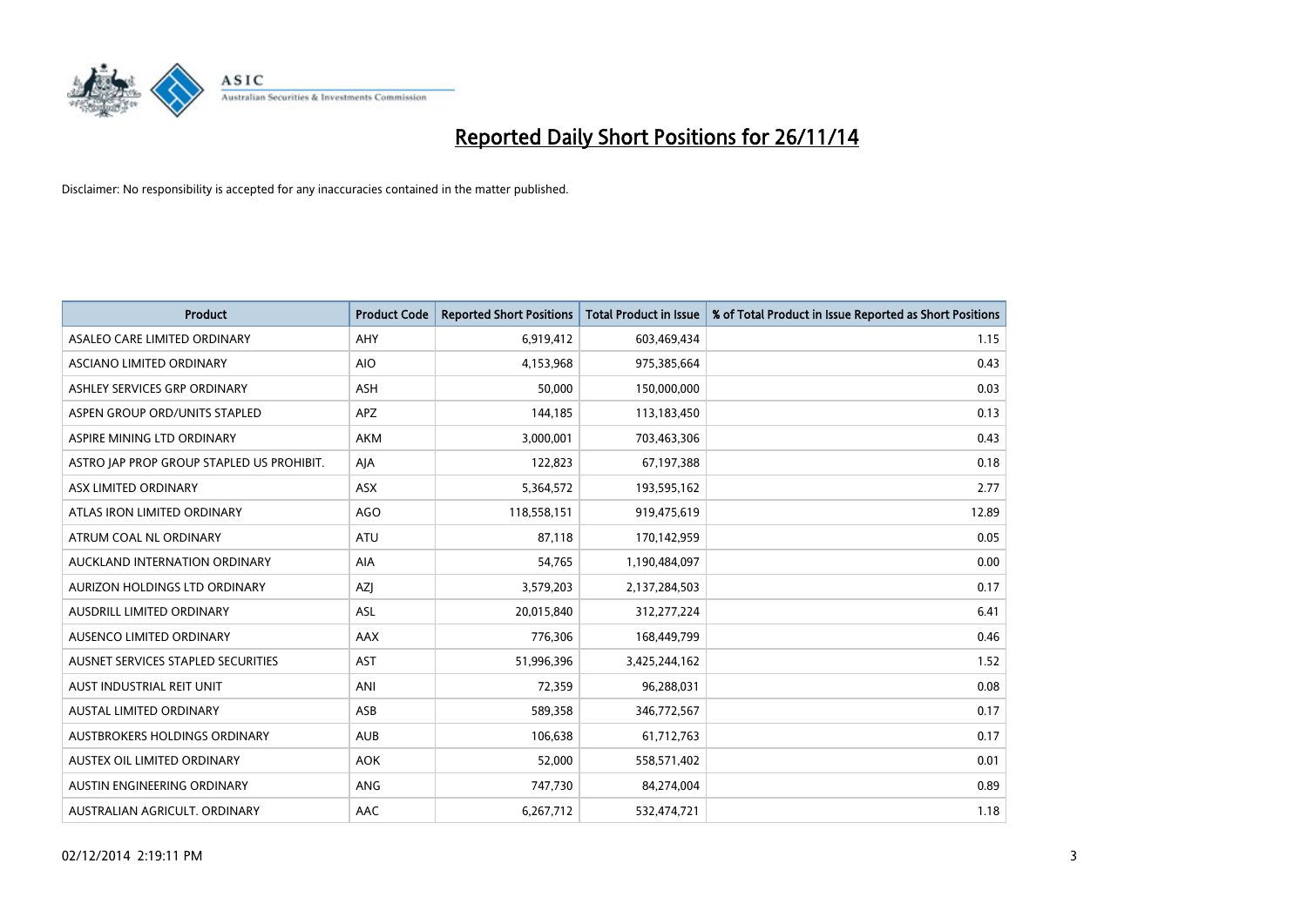

| <b>Product</b>                    | <b>Product Code</b> | <b>Reported Short Positions</b> | <b>Total Product in Issue</b> | % of Total Product in Issue Reported as Short Positions |
|-----------------------------------|---------------------|---------------------------------|-------------------------------|---------------------------------------------------------|
| AUSTRALIAN FOUNDAT, ORDINARY      | AFI                 | 33,000                          | 1,086,070,669                 | 0.00                                                    |
| AUSTRALIAN PHARM. ORDINARY        | API                 | 10,568,438                      | 488,115,883                   | 2.17                                                    |
| AUTOMOTIVE HOLDINGS ORDINARY      | AHE                 | 3,132,035                       | 306,437,941                   | 1.02                                                    |
| AVANCO RESOURCES LTD ORDINARY     | AVB                 | 3,236,877                       | 1,661,675,855                 | 0.19                                                    |
| AVEO GROUP STAPLED SECURITIES     | AOG                 | 3,077,865                       | 499,536,460                   | 0.62                                                    |
| AWE LIMITED ORDINARY              | AWE                 | 3,410,431                       | 525,861,050                   | 0.65                                                    |
| AZONTO PET LTD ORDINARY           | APY                 | 1                               | 1,159,375,100                 | 0.00                                                    |
| AZUMAH RESOURCES ORDINARY         | <b>AZM</b>          | $\mathbf{1}$                    | 389,316,919                   | 0.00                                                    |
| <b>BANDANNA ENERGY ORDINARY</b>   | <b>BND</b>          | 17,540,654                      | 528,481,199                   | 3.32                                                    |
| BANK OF QUEENSLAND. ORDINARY      | <b>BOQ</b>          | 1,813,165                       | 363,416,835                   | 0.50                                                    |
| <b>BASE RES LIMITED ORDINARY</b>  | <b>BSE</b>          | 5,184,009                       | 563,902,771                   | 0.92                                                    |
| <b>BATHURST RES LTD. ORDINARY</b> | <b>BRL</b>          | 300,729                         | 947,828,434                   | 0.03                                                    |
| BC IRON LIMITED ORDINARY          | <b>BCI</b>          | 17,182,224                      | 196,196,992                   | 8.76                                                    |
| BEACH ENERGY LIMITED ORDINARY     | <b>BPT</b>          | 8,762,582                       | 1,297,496,886                 | 0.68                                                    |
| BEADELL RESOURCE LTD ORDINARY     | <b>BDR</b>          | 53,385,344                      | 798,657,280                   | 6.68                                                    |
| <b>BEGA CHEESE LTD ORDINARY</b>   | <b>BGA</b>          | 2,702,934                       | 152,602,945                   | 1.77                                                    |
| BENDIGO AND ADELAIDE ORDINARY     | <b>BEN</b>          | 16,488,732                      | 450,904,075                   | 3.66                                                    |
| BENITEC BIOPHARMA ORDINARY        | <b>BLT</b>          | 3,133                           | 115,218,993                   | 0.00                                                    |
| BERKELEY RESOURCES ORDINARY       | <b>BKY</b>          | 77,000                          | 180,361,323                   | 0.04                                                    |
| BETASHARESCASHETF ETF UNITS       | AAA                 | 700                             | 12,958,172                    | 0.01                                                    |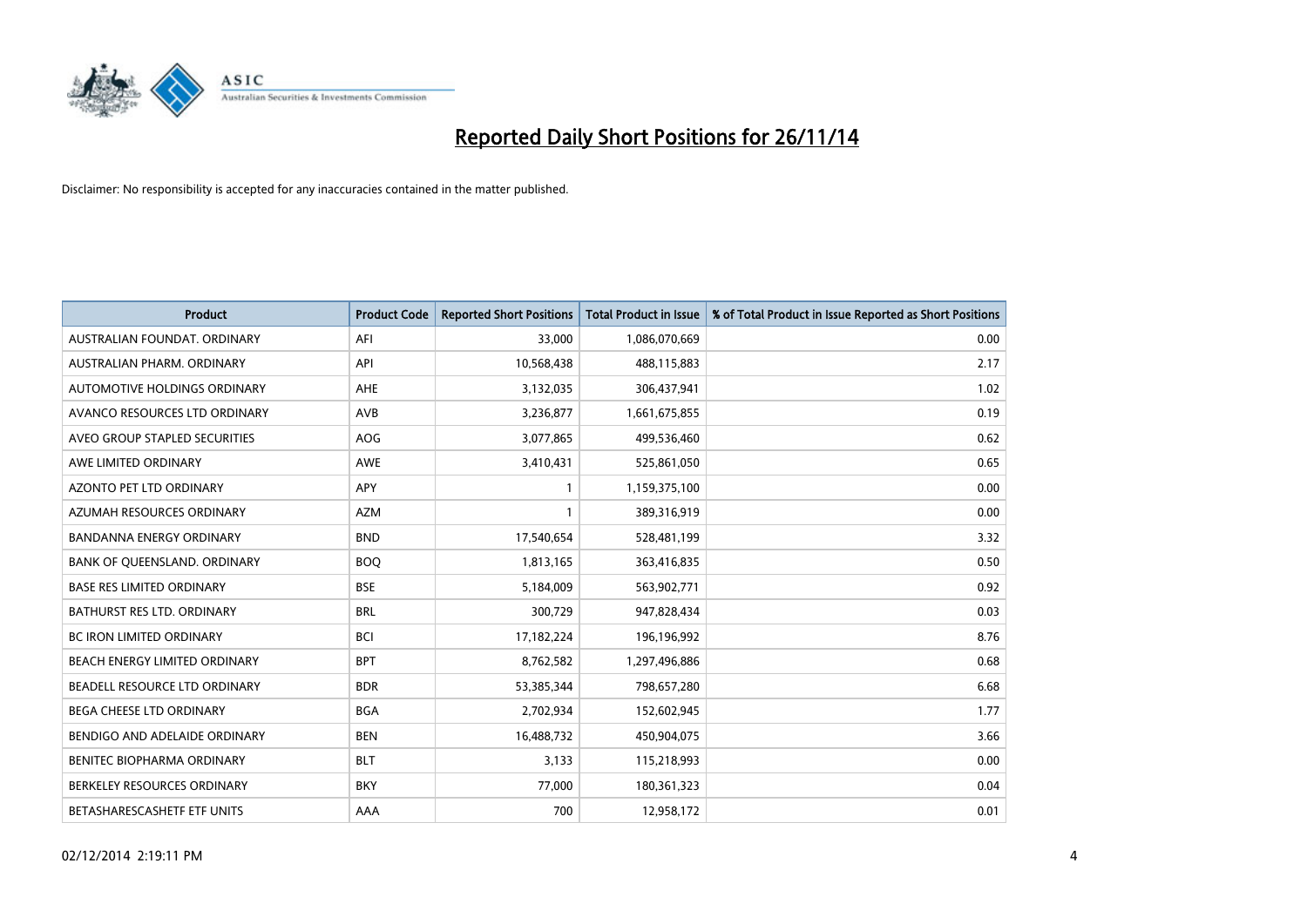

| <b>Product</b>                                | <b>Product Code</b> | <b>Reported Short Positions</b> | <b>Total Product in Issue</b> | % of Total Product in Issue Reported as Short Positions |
|-----------------------------------------------|---------------------|---------------------------------|-------------------------------|---------------------------------------------------------|
| <b>BHP BILLITON LIMITED ORDINARY</b>          | <b>BHP</b>          | 10,899,939                      | 3,211,691,105                 | 0.34                                                    |
| <b>BIGAIR GROUP LIMITED ORDINARY</b>          | <b>BGL</b>          | 80.048                          | 172,872,340                   | 0.05                                                    |
| <b>BILLABONG ORDINARY</b>                     | <b>BBG</b>          | 9,251,533                       | 990,370,034                   | 0.93                                                    |
| <b>BLACKHAM RESOURCES ORDINARY</b>            | <b>BLK</b>          | 905,139                         | 143,614,941                   | 0.63                                                    |
| <b>BLACKMORES LIMITED ORDINARY</b>            | <b>BKL</b>          | 12,393                          | 17,224,199                    | 0.07                                                    |
| <b>BLACKTHORN RESOURCES ORD US PROHIBITED</b> | <b>BTR</b>          | 11,369                          | 164,285,950                   | 0.01                                                    |
| <b>BLUESCOPE STEEL LTD ORDINARY</b>           | <b>BSL</b>          | 6,203,308                       | 559,227,871                   | 1.11                                                    |
| <b>BOART LONGYEAR ORDINARY</b>                | <b>BLY</b>          | 20,622,596                      | 502,488,790                   | 4.10                                                    |
| BORAL LIMITED, ORDINARY                       | <b>BLD</b>          | 11,968,202                      | 782,736,249                   | 1.53                                                    |
| <b>BRADKEN LIMITED ORDINARY</b>               | <b>BKN</b>          | 7,042,922                       | 171,027,249                   | 4.12                                                    |
| <b>BRAMBLES LIMITED ORDINARY</b>              | <b>BXB</b>          | 3,801,807                       | 1,566,080,641                 | 0.24                                                    |
| BREVILLE GROUP LTD ORDINARY                   | <b>BRG</b>          | 3,413,999                       | 130,095,322                   | 2.62                                                    |
| <b>BRICKWORKS LIMITED ORDINARY</b>            | <b>BKW</b>          | 82,312                          | 148,403,478                   | 0.06                                                    |
| BT INVESTMENT MNGMNT ORDINARY                 | <b>BTT</b>          | 49.477                          | 290,699,283                   | 0.02                                                    |
| <b>BURSON GROUP LTD ORDINARY</b>              | <b>BAP</b>          | 2,350,123                       | 163,585,666                   | 1.44                                                    |
| <b>BURU ENERGY ORDINARY</b>                   | <b>BRU</b>          | 14,928,749                      | 339,997,078                   | 4.39                                                    |
| <b>BWP TRUST ORDINARY UNITS</b>               | <b>BWP</b>          | 9,728,646                       | 639,724,826                   | 1.52                                                    |
| CABCHARGE AUSTRALIA ORDINARY                  | CAB                 | 9,003,423                       | 120,430,683                   | 7.48                                                    |
| <b>CADENCE CAPITAL ORDINARY</b>               | <b>CDM</b>          | 148,501                         | 199,900,428                   | 0.07                                                    |
| <b>CALTEX AUSTRALIA ORDINARY</b>              | <b>CTX</b>          | 1,260,431                       | 270,000,000                   | 0.47                                                    |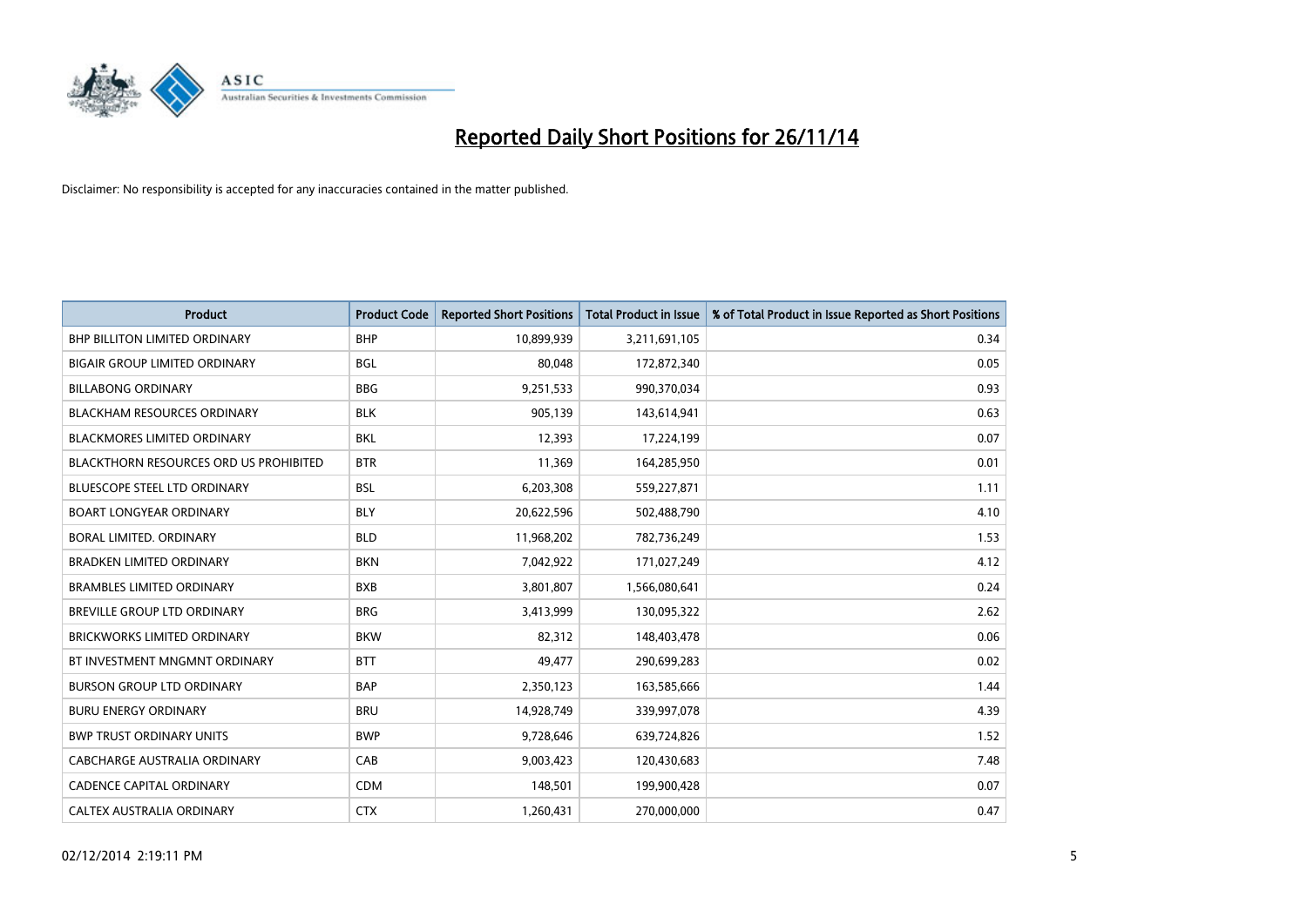

| <b>Product</b>                          | <b>Product Code</b> | <b>Reported Short Positions</b> | <b>Total Product in Issue</b> | % of Total Product in Issue Reported as Short Positions |
|-----------------------------------------|---------------------|---------------------------------|-------------------------------|---------------------------------------------------------|
| CAPE LAMBERT RES LTD ORDINARY           | <b>CFE</b>          | 280,137                         | 626,686,586                   | 0.04                                                    |
| CAPITOL HEALTH ORDINARY                 | CAI                 | 501,914                         | 431,517,271                   | 0.12                                                    |
| <b>CARDNO LIMITED ORDINARY</b>          | CDD                 | 10,142,046                      | 164,362,901                   | 6.17                                                    |
| CARNARVON PETROLEUM ORDINARY            | <b>CVN</b>          | 2,715,613                       | 987,285,369                   | 0.28                                                    |
| CARSALES.COM LTD ORDINARY               | <b>CRZ</b>          | 14,563,712                      | 238,949,885                   | 6.09                                                    |
| <b>CASH CONVERTERS ORDINARY</b>         | CCV                 | 6,404,893                       | 431,476,525                   | 1.48                                                    |
| CEDAR WOODS PROP. ORDINARY              | <b>CWP</b>          | 9,800                           | 78,336,371                    | 0.01                                                    |
| CENTRAL PETROLEUM ORDINARY              | <b>CTP</b>          | 60,737                          | 368,718,957                   | 0.02                                                    |
| <b>CHALLENGER LIMITED ORDINARY</b>      | <b>CGF</b>          | 608,814                         | 569,725,821                   | 0.11                                                    |
| CHARTER HALL GROUP STAPLED US PROHIBIT. | <b>CHC</b>          | 265,349                         | 355,051,540                   | 0.07                                                    |
| <b>CHARTER HALL RETAIL UNITS</b>        | <b>CQR</b>          | 15, 197, 793                    | 372,893,153                   | 4.08                                                    |
| <b>CHORUS LIMITED ORDINARY</b>          | <b>CNU</b>          | 92,828                          | 396,369,767                   | 0.02                                                    |
| CLEARVIEW WEALTH LTD ORDINARY           | <b>CVW</b>          | 10,001                          | 578,453,260                   | 0.00                                                    |
| CLINUVEL PHARMACEUT, ORDINARY           | <b>CUV</b>          | 38,323                          | 42,466,435                    | 0.09                                                    |
| COAL OF AFRICA LTD ORDINARY             | <b>CZA</b>          | 426                             | 1,299,368,613                 | 0.00                                                    |
| COALSPUR MINES LTD ORDINARY             | <b>CPL</b>          | 586,921                         | 641,544,455                   | 0.09                                                    |
| COCA-COLA AMATIL ORDINARY               | <b>CCL</b>          | 27,991,986                      | 763,590,249                   | 3.67                                                    |
| COCHLEAR LIMITED ORDINARY               | <b>COH</b>          | 5,790,792                       | 57,081,775                    | 10.14                                                   |
| <b>COCKATOO COAL ORDINARY</b>           | <b>COK</b>          | 167,987                         | 4,560,196,928                 | 0.00                                                    |
| CODAN LIMITED ORDINARY                  | <b>CDA</b>          | 224,598                         | 176,969,924                   | 0.13                                                    |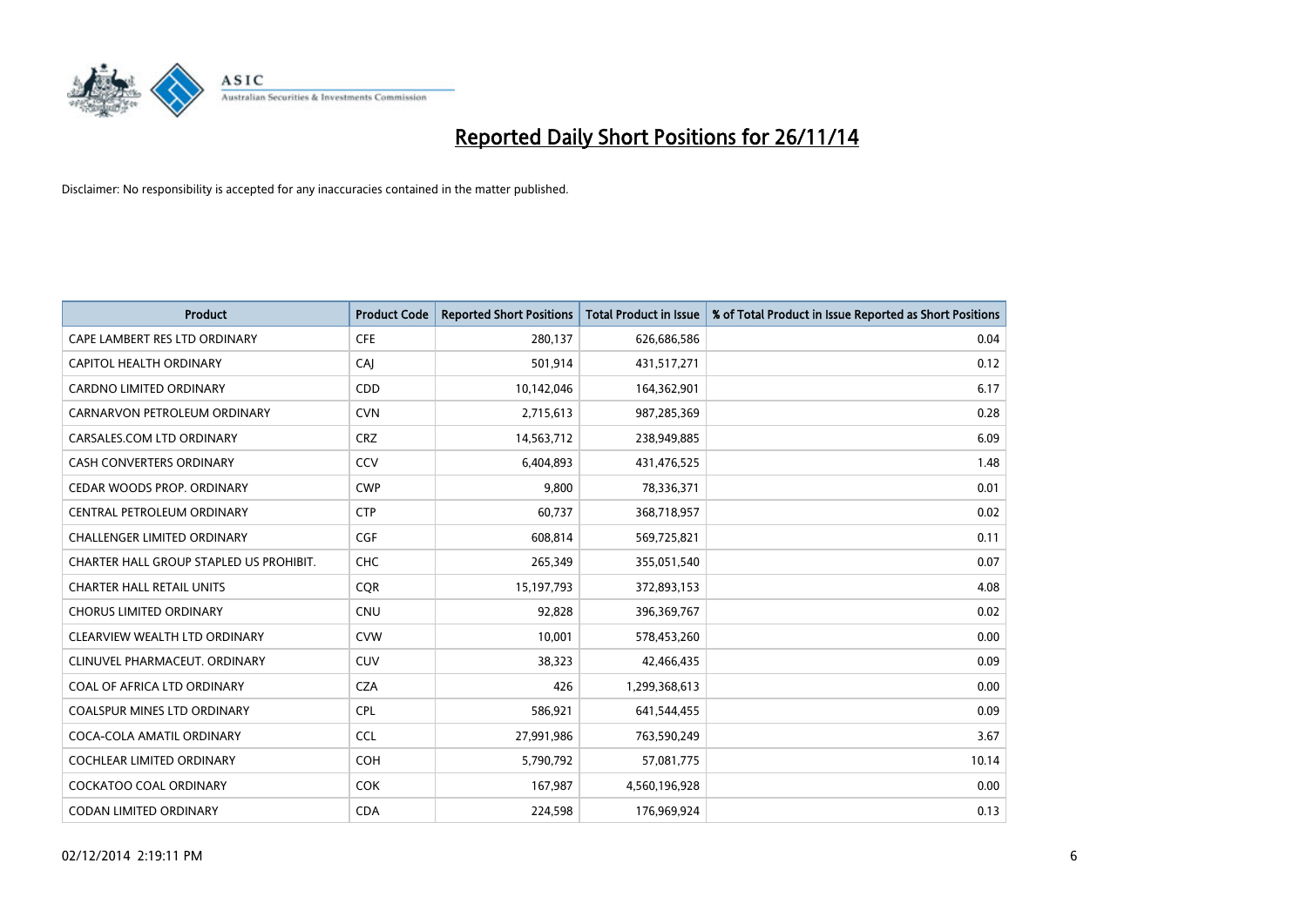

| Product                                 | <b>Product Code</b> | <b>Reported Short Positions</b> | <b>Total Product in Issue</b> | % of Total Product in Issue Reported as Short Positions |
|-----------------------------------------|---------------------|---------------------------------|-------------------------------|---------------------------------------------------------|
| <b>COFFEY INTERNATIONAL ORDINARY</b>    | COF                 | 6,077                           | 255,833,165                   | 0.00                                                    |
| <b>COKAL LTD ORDINARY</b>               | <b>CKA</b>          | 6,820                           | 471,487,926                   | 0.00                                                    |
| <b>COLLECTION HOUSE ORDINARY</b>        | <b>CLH</b>          | 3,633,847                       | 130,443,227                   | 2.79                                                    |
| <b>COLLINS FOODS LTD ORDINARY</b>       | <b>CKF</b>          | 100,119                         | 93,000,003                    | 0.11                                                    |
| COMMONWEALTH BANK, ORDINARY             | <b>CBA</b>          | 19,828,845                      | 1,621,319,194                 | 1.22                                                    |
| <b>COMPASS RESOURCES ORDINARY</b>       | <b>CMR</b>          | 7,472                           | 1,403,744,100                 | 0.00                                                    |
| <b>COMPUTERSHARE LTD ORDINARY</b>       | <b>CPU</b>          | 5,692,148                       | 556,203,079                   | 1.02                                                    |
| <b>COOPER ENERGY LTD ORDINARY</b>       | <b>COE</b>          | 73,339                          | 329,235,509                   | 0.02                                                    |
| <b>CORP TRAVEL LIMITED ORDINARY</b>     | <b>CTD</b>          | 159,065                         | 90,517,621                    | 0.18                                                    |
| <b>COVER-MORE GRP LTD ORDINARY</b>      | <b>CVO</b>          | 5,661,338                       | 317,750,000                   | 1.78                                                    |
| <b>CREDIT CORP GROUP ORDINARY</b>       | <b>CCP</b>          | 299,715                         | 46,296,407                    | 0.65                                                    |
| <b>CROMWELL PROP STAPLED SECURITIES</b> | <b>CMW</b>          | 6,066,076                       | 1,735,299,783                 | 0.35                                                    |
| <b>CROWE HORWATH AUS ORDINARY</b>       | <b>CRH</b>          | 2,996,290                       | 273,005,429                   | 1.10                                                    |
| <b>CROWN RESORTS LTD ORDINARY</b>       | <b>CWN</b>          | 11,624,579                      | 728,394,185                   | 1.60                                                    |
| <b>CSG LIMITED ORDINARY</b>             | CSV                 | 223,755                         | 279,648,511                   | 0.08                                                    |
| <b>CSL LIMITED ORDINARY</b>             | <b>CSL</b>          | 1,306,503                       | 475,030,536                   | 0.28                                                    |
| <b>CSR LIMITED ORDINARY</b>             | <b>CSR</b>          | 13,190,973                      | 506,000,315                   | 2.61                                                    |
| <b>CUDECO LIMITED ORDINARY</b>          | <b>CDU</b>          | 8,297,693                       | 235,425,143                   | 3.52                                                    |
| DATA#3 LIMITED ORDINARY                 | <b>DTL</b>          | 28,759                          | 153,974,950                   | 0.02                                                    |
| DECMIL GROUP LIMITED ORDINARY           | <b>DCG</b>          | 1,433,376                       | 168,657,794                   | 0.85                                                    |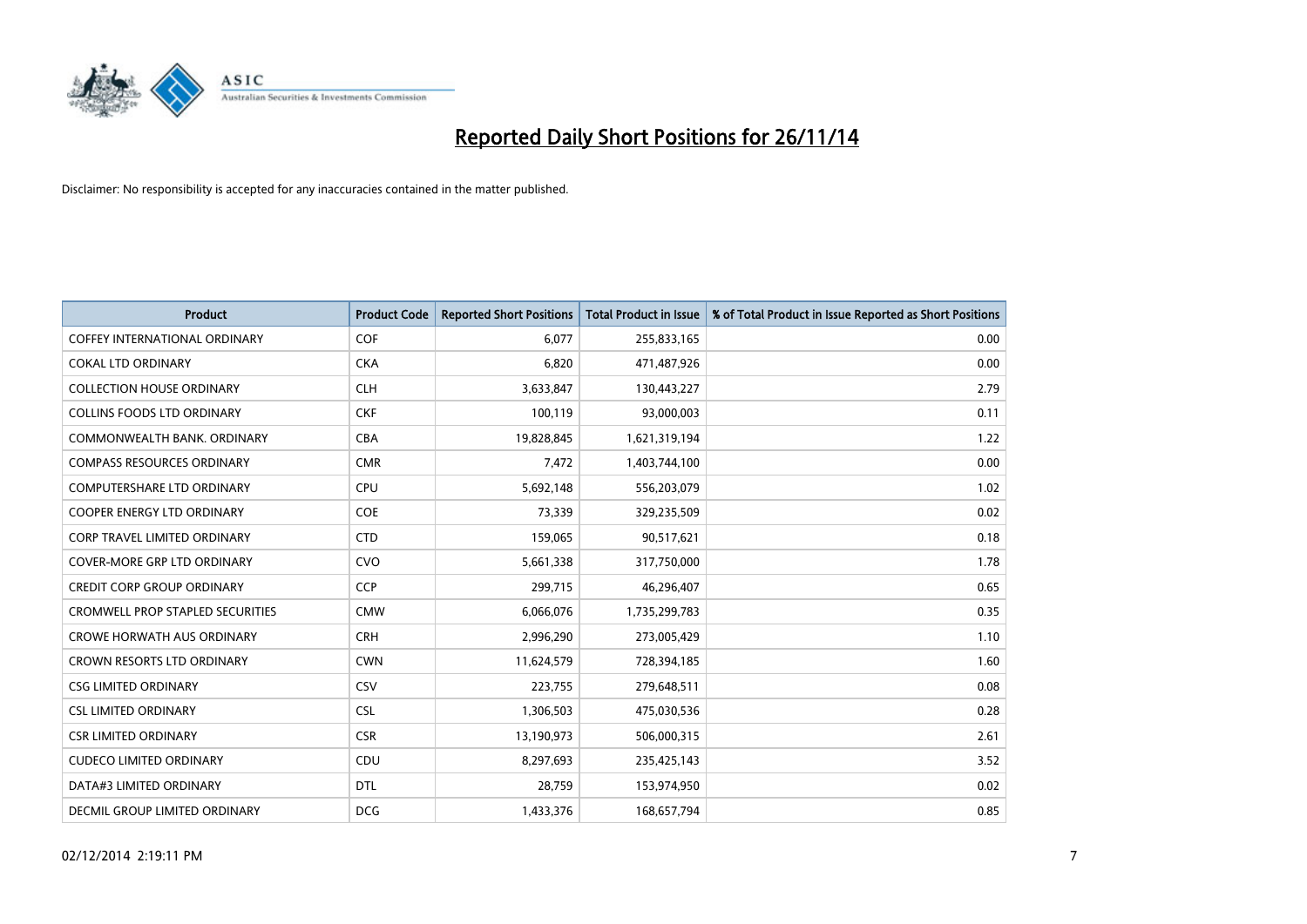

| <b>Product</b>                       | <b>Product Code</b> | <b>Reported Short Positions</b> | <b>Total Product in Issue</b> | % of Total Product in Issue Reported as Short Positions |
|--------------------------------------|---------------------|---------------------------------|-------------------------------|---------------------------------------------------------|
| DEEP YELLOW LIMITED ORDINARY         | <b>DYL</b>          | 1,002                           | 1,891,494,412                 | 0.00                                                    |
| DEVINE LIMITED ORDINARY              | <b>DVN</b>          | 2,000                           | 158,730,556                   | 0.00                                                    |
| DEXUS PROPERTY GROUP STAPLED UNITS   | <b>DXS</b>          | 1,645,460                       | 905,531,797                   | 0.18                                                    |
| DICK SMITH HLDGS ORDINARY            | <b>DSH</b>          | 17,314,554                      | 236,511,364                   | 7.32                                                    |
| DISCOVERY METALS LTD ORDINARY        | <b>DML</b>          | 1,247,631                       | 644,039,581                   | 0.19                                                    |
| DOMINO PIZZA ENTERPR ORDINARY        | <b>DMP</b>          | 1,141,848                       | 86,160,773                    | 1.33                                                    |
| DONACO INTERNATIONAL ORDINARY        | <b>DNA</b>          | 4,931,508                       | 461,278,352                   | 1.07                                                    |
| DORAY MINERALS LTD ORDINARY          | <b>DRM</b>          | 145,570                         | 165,834,256                   | 0.09                                                    |
| DOWNER EDI LIMITED ORDINARY          | <b>DOW</b>          | 24,251,186                      | 435,399,975                   | 5.57                                                    |
| DRILLSEARCH ENERGY ORDINARY          | <b>DLS</b>          | 17,580,384                      | 461,101,450                   | 3.81                                                    |
| DUET GROUP STAPLED US PROHIBIT.      | <b>DUE</b>          | 14,401,566                      | 1,327,719,444                 | 1.08                                                    |
| DULUXGROUP LIMITED ORDINARY          | <b>DLX</b>          | 3,152,780                       | 383,503,942                   | 0.82                                                    |
| DWS LTD ORDINARY                     | <b>DWS</b>          | 121,259                         | 132,362,763                   | 0.09                                                    |
| ECHO ENTERTAINMENT ORDINARY          | EGP                 | 4,631,771                       | 825,672,730                   | 0.56                                                    |
| <b>ELDERS LIMITED ORDINARY</b>       | <b>ELD</b>          | 9,450,433                       | 837,232,507                   | 1.13                                                    |
| ELEMENTAL MINERALS ORDINARY          | <b>ELM</b>          | 94,536                          | 381,850,877                   | 0.02                                                    |
| <b>EMECO HOLDINGS ORDINARY</b>       | <b>EHL</b>          | 9,627,057                       | 599,675,707                   | 1.61                                                    |
| ENERGY RESOURCES ORDINARY 'A'        | <b>ERA</b>          | 10,580,345                      | 517,725,062                   | 2.04                                                    |
| <b>ENERGY WORLD CORPOR, ORDINARY</b> | <b>EWC</b>          | 45,035,330                      | 1,734,166,672                 | 2.60                                                    |
| EQUATORIAL RES LTD ORDINARY          | EQX                 | 33                              | 122,185,353                   | 0.00                                                    |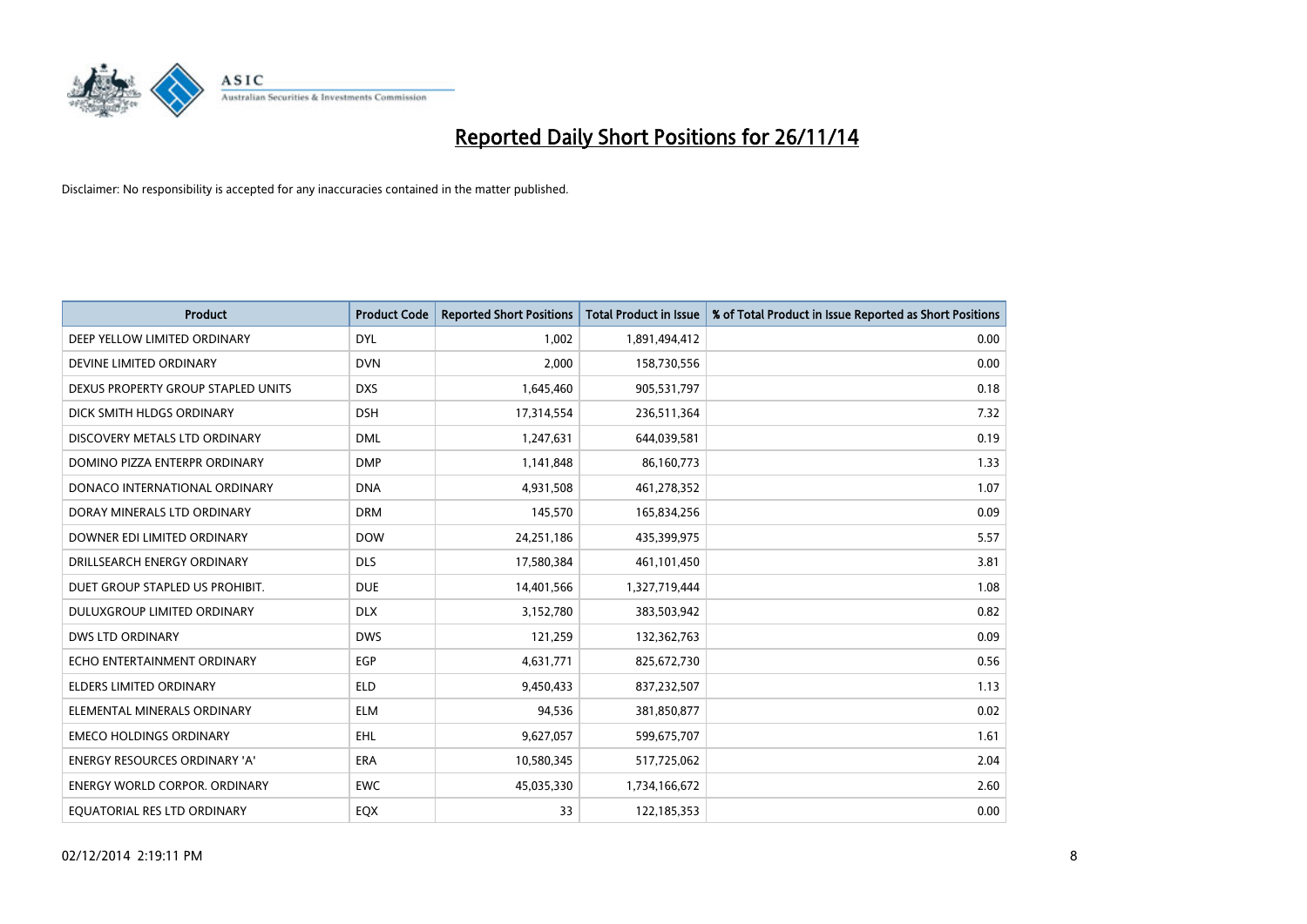

| <b>Product</b>                         | <b>Product Code</b> | <b>Reported Short Positions</b> | <b>Total Product in Issue</b> | % of Total Product in Issue Reported as Short Positions |
|----------------------------------------|---------------------|---------------------------------|-------------------------------|---------------------------------------------------------|
| EQUITY TRUSTEES ORDINARY               | EQT                 | 21,072                          | 19,269,445                    | 0.11                                                    |
| ERM POWER LIMITED ORDINARY             | <b>EPW</b>          | 891,092                         | 241,477,698                   | 0.37                                                    |
| EVOLUTION MINING LTD ORDINARY          | <b>EVN</b>          | 46,789,876                      | 714,921,647                   | 6.54                                                    |
| FAIRFAX MEDIA LTD ORDINARY             | <b>FXJ</b>          | 56,554,391                      | 2,351,955,725                 | 2.40                                                    |
| <b>FANTASTIC HOLDINGS ORDINARY</b>     | <b>FAN</b>          | 14,650                          | 103,257,398                   | 0.01                                                    |
| <b>FAR LTD ORDINARY</b>                | <b>FAR</b>          | 9,128,464                       | 3,126,808,427                 | 0.29                                                    |
| FEDERATION CNTRES ORD/UNIT STAPLED SEC | FDC                 | 1,446,839                       | 1,427,641,565                 | 0.10                                                    |
| FISHER & PAYKEL H. ORDINARY            | <b>FPH</b>          | 14,065                          | 556,647,903                   | 0.00                                                    |
| FLEETWOOD CORP ORDINARY                | <b>FWD</b>          | 1,044,581                       | 60,679,412                    | 1.72                                                    |
| FLETCHER BUILDING ORDINARY             | <b>FBU</b>          | 2,143,236                       | 687,854,788                   | 0.31                                                    |
| FLEXIGROUP LIMITED ORDINARY            | FXL                 | 6,549,642                       | 304,096,060                   | 2.15                                                    |
| FLIGHT CENTRE TRAVEL ORDINARY          | <b>FLT</b>          | 6,676,607                       | 100,712,408                   | 6.63                                                    |
| FLINDERS MINES LTD ORDINARY            | <b>FMS</b>          | 65,000                          | 2,400,995,602                 | 0.00                                                    |
| <b>FOCUS MINERALS LTD ORDINARY</b>     | <b>FML</b>          | 12,128,327                      | 9,137,375,877                 | 0.13                                                    |
| <b>FOLKESTONE EDU TRUST UNITS</b>      | <b>FET</b>          | 1,844,088                       | 205,992,922                   | 0.90                                                    |
| FONTERRA SHARE FUND ORDINARY UNITS     | <b>FSF</b>          | 100,083                         | 120,626,791                   | 0.08                                                    |
| FORTESCUE METALS GRP ORDINARY          | <b>FMG</b>          | 291,684,413                     | 3,113,798,151                 | 9.37                                                    |
| FREEDOM FOOD LTD ORDINARY              | <b>FNP</b>          | 17,689                          | 152,689,663                   | 0.01                                                    |
| <b>FUNTASTIC LIMITED ORDINARY</b>      | <b>FUN</b>          | 370,000                         | 669,869,723                   | 0.06                                                    |
| <b>G.U.D. HOLDINGS ORDINARY</b>        | GUD                 | 2,673,330                       | 70,939,492                    | 3.77                                                    |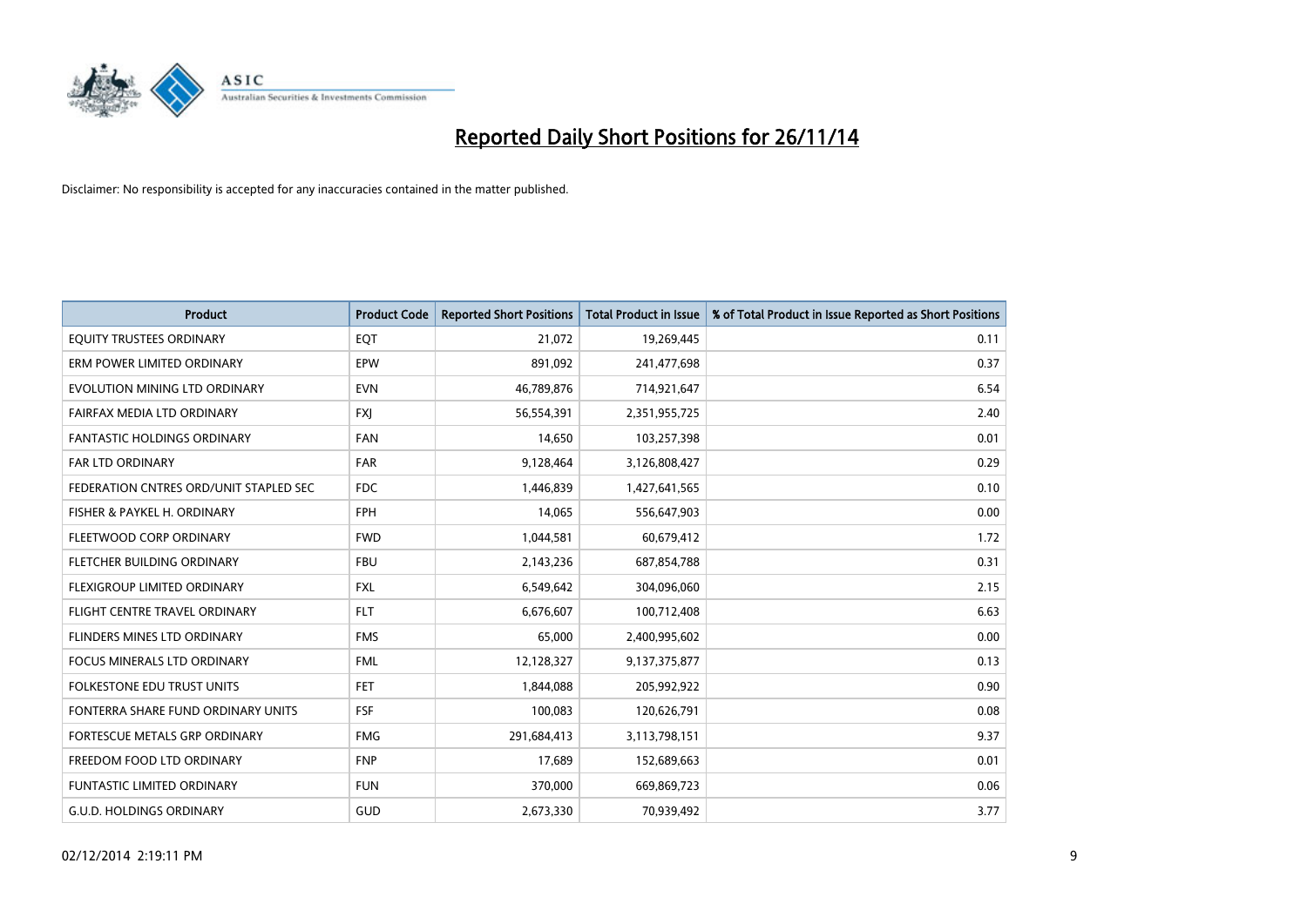

| <b>Product</b>                                   | <b>Product Code</b> | <b>Reported Short Positions</b> | <b>Total Product in Issue</b> | % of Total Product in Issue Reported as Short Positions |
|--------------------------------------------------|---------------------|---------------------------------|-------------------------------|---------------------------------------------------------|
| <b>G8 EDUCATION LIMITED ORDINARY</b>             | <b>GEM</b>          | 10,567,701                      | 353,691,630                   | 2.99                                                    |
| <b>GALAXY RESOURCES ORDINARY</b>                 | GXY                 | 1,435,797                       | 1,064,511,169                 | 0.13                                                    |
| <b>GBST HOLDINGS., ORDINARY</b>                  | <b>GBT</b>          | 10,381                          | 66,561,725                    | 0.02                                                    |
| <b>GDI PROPERTY GRP STAPLED SECURITIES</b>       | <b>GDI</b>          | 149,910                         | 567,575,025                   | 0.03                                                    |
| <b>GENESIS ENERGY LTD ORDINARY</b>               | <b>GNE</b>          | 962                             | 1,000,000,000                 | 0.00                                                    |
| <b>GENTRACK GROUP LTD ORDINARY</b>               | <b>GTK</b>          | 2,925                           | 72,699,510                    | 0.00                                                    |
| <b>GENWORTH MORTGAGE ORDINARY</b>                | <b>GMA</b>          | 8,266,893                       | 650,000,000                   | 1.27                                                    |
| <b>GEODYNAMICS LIMITED ORDINARY</b>              | GDY                 | 819                             | 435,880,130                   | 0.00                                                    |
| <b>GINDALBIE METALS LTD ORDINARY</b>             | <b>GBG</b>          | 34,546,872                      | 1,495,306,811                 | 2.31                                                    |
| <b>GOLD ROAD RES LTD ORDINARY</b>                | GOR                 | 2,221,586                       | 593,456,822                   | 0.37                                                    |
| <b>GOODMAN FIELDER. ORDINARY</b>                 | <b>GFF</b>          | 5,152,261                       | 1,955,559,207                 | 0.26                                                    |
| <b>GOODMAN GROUP STAPLED</b>                     | <b>GMG</b>          | 7,090,648                       | 1,745,460,061                 | 0.41                                                    |
| <b>GPT GROUP STAPLED SEC.</b>                    | GPT                 | 4,051,375                       | 1,685,460,955                 | 0.24                                                    |
| <b>GRAINCORP LIMITED A CLASS ORDINARY</b>        | <b>GNC</b>          | 11,047,713                      | 228,855,628                   | 4.83                                                    |
| <b>GRANGE RESOURCES, ORDINARY</b>                | <b>GRR</b>          | 8,633,878                       | 1,157,097,869                 | 0.75                                                    |
| <b>GREENCROSS LIMITED ORDINARY</b>               | GXL                 | 2,540,325                       | 111,447,503                   | 2.28                                                    |
| <b>GREENLAND MIN EN LTD ORDINARY</b>             | GGG                 | 170,000                         | 669,389,552                   | 0.03                                                    |
| GREENLAND MIN EN LTD RIGHTS 26-JUN-14            | GGGR                | 3,842                           | 88,685,050                    | 0.00                                                    |
| <b>GROWTHPOINT PROPERTY ORD/UNIT STAPLED SEC</b> | GOZ                 | 870,897                         | 554,562,240                   | 0.16                                                    |
| <b>GRYPHON MINERALS LTD ORDINARY</b>             | GRY                 | 2,435,099                       | 401,185,424                   | 0.61                                                    |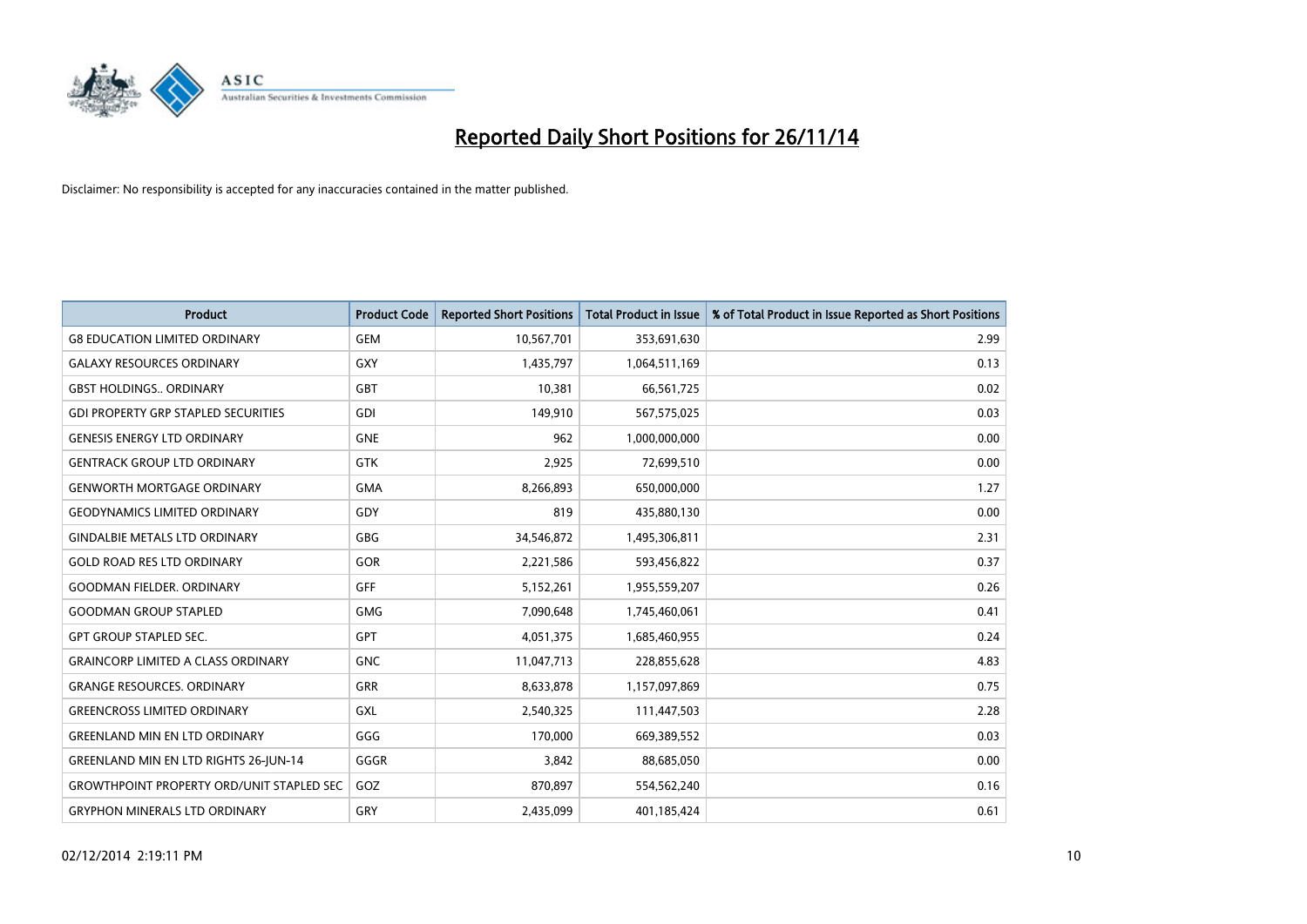

| <b>Product</b>                      | <b>Product Code</b> | <b>Reported Short Positions</b> | <b>Total Product in Issue</b> | % of Total Product in Issue Reported as Short Positions |
|-------------------------------------|---------------------|---------------------------------|-------------------------------|---------------------------------------------------------|
| <b>GUILDFORD COAL LTD ORDINARY</b>  | <b>GUF</b>          | 552,501                         | 845,205,594                   | 0.07                                                    |
| <b>GWA GROUP LTD ORDINARY</b>       | <b>GWA</b>          | 12,935,081                      | 306,533,770                   | 4.22                                                    |
| HANSEN TECHNOLOGIES ORDINARY        | <b>HSN</b>          | 5,431                           | 163,214,381                   | 0.00                                                    |
| HARVEY NORMAN ORDINARY              | <b>HVN</b>          | 42,827,824                      | 1,062,316,784                 | 4.03                                                    |
| HEALTHSCOPE LIMITED. ORDINARY       | <b>HSO</b>          | 20,366,820                      | 1,732,094,838                 | 1.18                                                    |
| <b>HENDERSON GROUP CDI 1:1</b>      | <b>HGG</b>          | 5,314,176                       | 773,175,573                   | 0.69                                                    |
| HFA HOLDINGS LIMITED ORDINARY       | <b>HFA</b>          | 3,809                           | 162,147,897                   | 0.00                                                    |
| HIGHLANDS PACIFIC ORDINARY          | HIG                 | 3,153                           | 918,694,336                   | 0.00                                                    |
| HILLGROVE RES LTD ORDINARY          | <b>HGO</b>          | 96,258                          | 147,711,123                   | 0.07                                                    |
| <b>HILLS LTD ORDINARY</b>           | HIL                 | 1,047,251                       | 231,985,526                   | 0.45                                                    |
| HORIZON OIL LIMITED ORDINARY        | <b>HZN</b>          | 33,830,128                      | 1,301,981,265                 | 2.60                                                    |
| <b>HOTEL PROPERTY STAPLED</b>       | <b>HPI</b>          | 40,624                          | 146,105,439                   | 0.03                                                    |
| HUON AQUACULTURE GRP ORDINARY       | <b>HUO</b>          | 905,261                         | 87,337,207                    | 1.04                                                    |
| <b>ICAR ASIA LTD ORDINARY</b>       | ICQ                 | 398,255                         | 212,288,846                   | 0.19                                                    |
| <b>ICON ENERGY LIMITED ORDINARY</b> | <b>ICN</b>          | 100,000                         | 615,774,351                   | 0.02                                                    |
| <b>IINET LIMITED ORDINARY</b>       | <b>IIN</b>          | 7,730,369                       | 162,163,526                   | 4.77                                                    |
| <b>ILUKA RESOURCES ORDINARY</b>     | <b>ILU</b>          | 28,323,473                      | 418,700,517                   | 6.76                                                    |
| <b>IMDEX LIMITED ORDINARY</b>       | <b>IMD</b>          | 2,596,508                       | 216,203,136                   | 1.20                                                    |
| IMF BENTHAM LTD ORDINARY            | <b>IMF</b>          | 3,598,292                       | 166,580,957                   | 2.16                                                    |
| IMX RESOURCES LTD ORDINARY          | <b>IXR</b>          |                                 | 507,497,146                   | 0.00                                                    |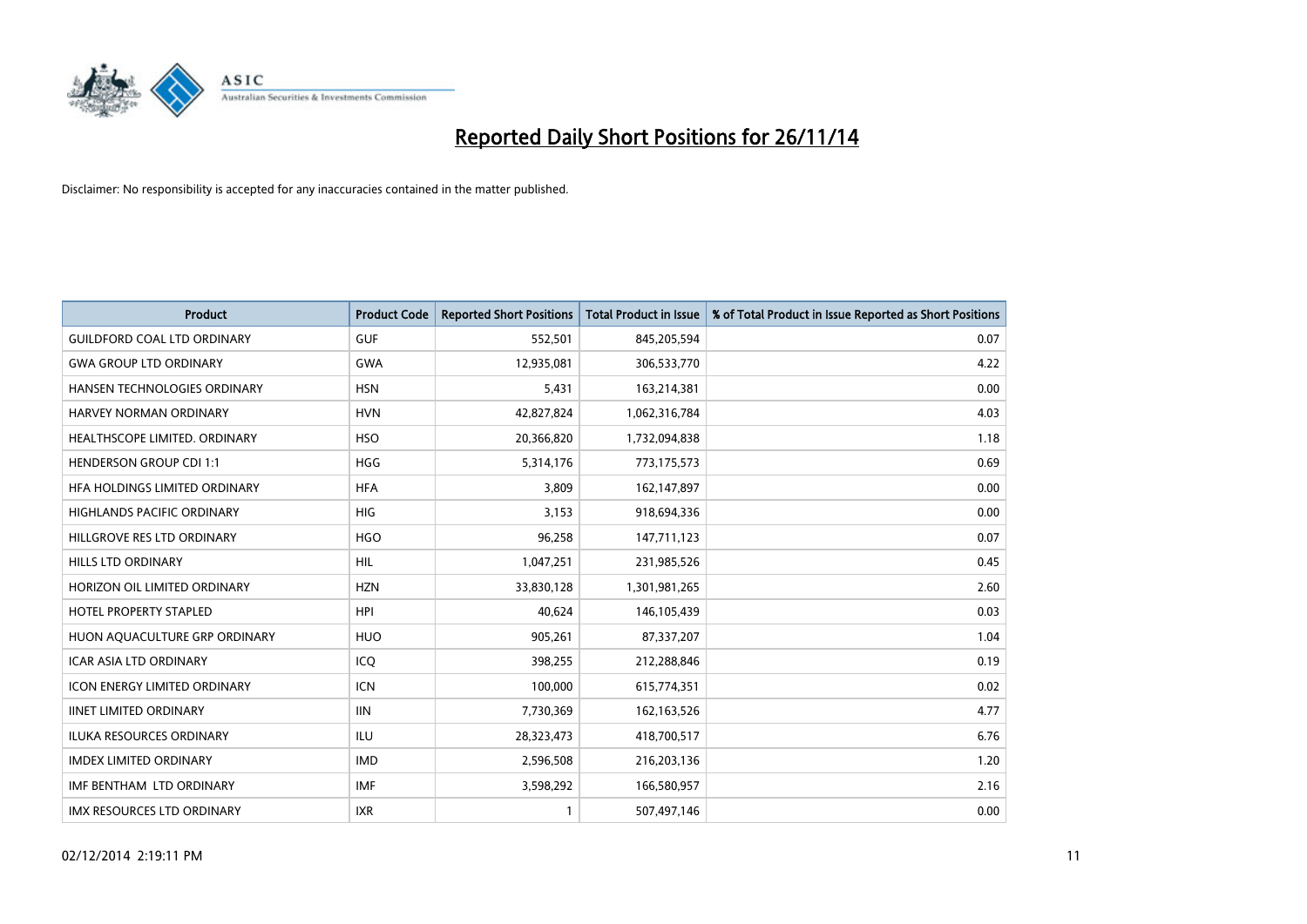

| <b>Product</b>                                  | <b>Product Code</b> | <b>Reported Short Positions</b> | <b>Total Product in Issue</b> | % of Total Product in Issue Reported as Short Positions |
|-------------------------------------------------|---------------------|---------------------------------|-------------------------------|---------------------------------------------------------|
| <b>INCITEC PIVOT ORDINARY</b>                   | IPL                 | 39,794,365                      | 1,654,998,197                 | 2.40                                                    |
| INDEPENDENCE GROUP ORDINARY                     | <b>IGO</b>          | 1,542,703                       | 234,256,573                   | 0.66                                                    |
| <b>INDOPHIL RESOURCES ORDINARY</b>              | <b>IRN</b>          | 5,100,106                       | 1,203,146,194                 | 0.42                                                    |
| <b>INDUSTRIA REIT STAPLED</b>                   | <b>IDR</b>          | 304,589                         | 125,000,001                   | 0.24                                                    |
| <b>INFIGEN ENERGY STAPLED SECURITIES</b>        | <b>IFN</b>          | 2,513,008                       | 767,887,581                   | 0.33                                                    |
| <b>INFOMEDIA LTD ORDINARY</b>                   | <b>IFM</b>          | 486,391                         | 306,954,355                   | 0.16                                                    |
| <b>INGENIA GROUP STAPLED SECURITIES</b>         | <b>INA</b>          | 3,807,653                       | 878,851,910                   | 0.43                                                    |
| <b>INSURANCE AUSTRALIA ORDINARY</b>             | IAG                 | 11,551,829                      | 2,341,618,048                 | 0.49                                                    |
| <b>INTREPID MINES ORDINARY</b>                  | IAU                 | 4,490,745                       | 557,766,065                   | 0.81                                                    |
| INVESTA OFFICE FUND STAPLED SECURITIES          | IOF.                | 614,690                         | 614,047,458                   | 0.10                                                    |
| <b>INVOCARE LIMITED ORDINARY</b>                | <b>IVC</b>          | 4,053,654                       | 110,030,298                   | 3.68                                                    |
| <b>IOOF HOLDINGS LTD ORDINARY</b>               | IFL                 | 13,147,099                      | 300,133,752                   | 4.38                                                    |
| <b>IPH LIMITED ORDINARY</b>                     | <b>IPH</b>          | 320,078                         | 157,559,499                   | 0.20                                                    |
| <b>IPROPERTY GROUP LTD ORDINARY</b>             | <b>IPP</b>          | 1,725,352                       | 181,703,204                   | 0.95                                                    |
| <b>IRESS LIMITED ORDINARY</b>                   | <b>IRE</b>          | 5,536,906                       | 159,097,319                   | 3.48                                                    |
| <b>ISELECT LTD ORDINARY</b>                     | <b>ISU</b>          | 338,305                         | 261,489,894                   | 0.13                                                    |
| <b>ISENTIA GROUP LTD ORDINARY</b>               | <b>ISD</b>          | 353,160                         | 200,000,001                   | 0.18                                                    |
| <b>ISENTRIC LTD. ORDINARY</b>                   | ICU                 | 90,073                          | 76,746,962                    | 0.12                                                    |
| ISHARES MSCI AUS 200 ISHARES MSCI AUS 200       | <b>IOZ</b>          | 16,600                          | 12,721,408                    | 0.13                                                    |
| <b>IAMES HARDIE INDUST CHESS DEPOSITARY INT</b> | <b>IHX</b>          | 7,760,515                       | 444,933,946                   | 1.74                                                    |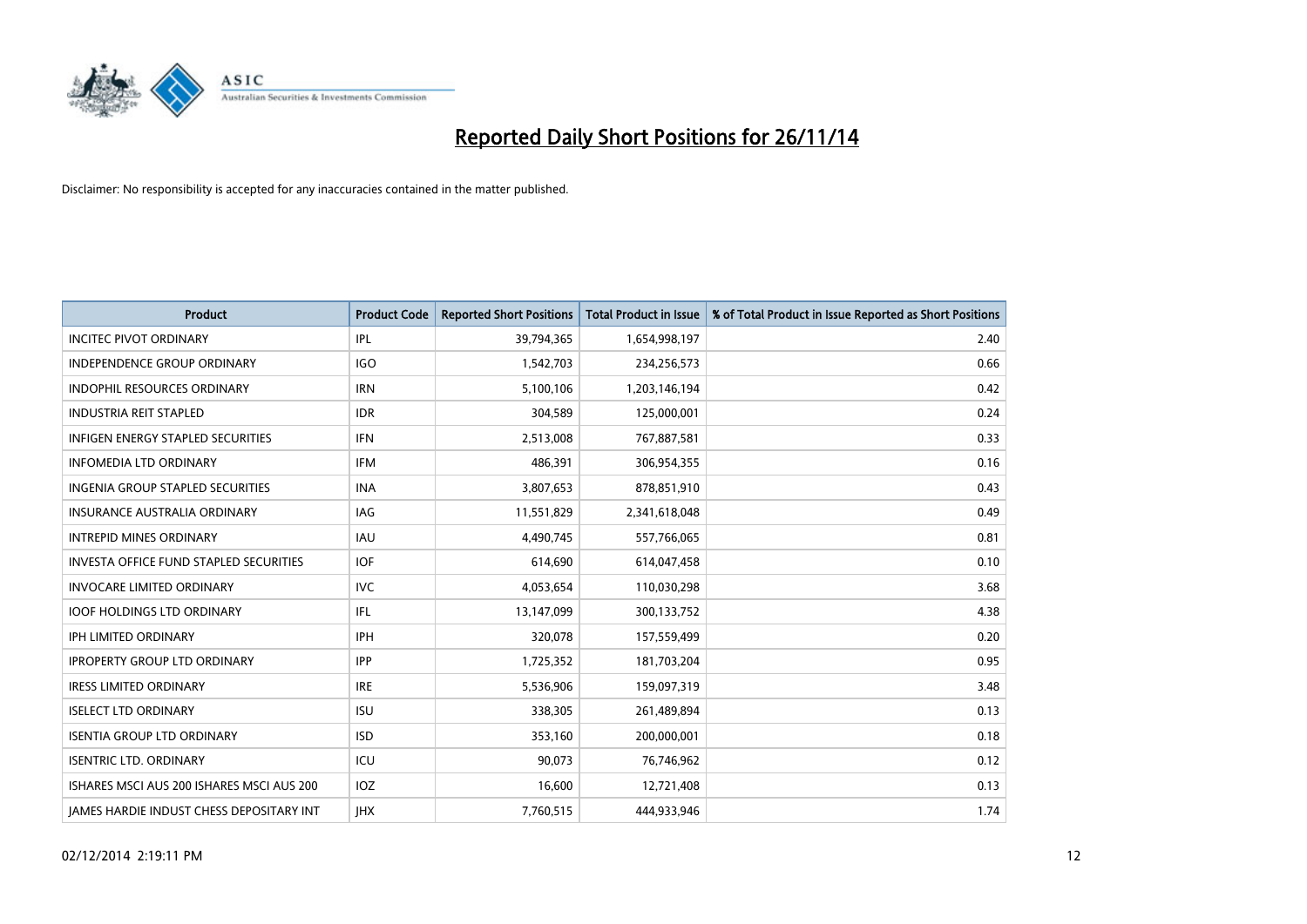

| <b>Product</b>                        | <b>Product Code</b> | <b>Reported Short Positions</b> | <b>Total Product in Issue</b> | % of Total Product in Issue Reported as Short Positions |
|---------------------------------------|---------------------|---------------------------------|-------------------------------|---------------------------------------------------------|
| <b>JAPARA HEALTHCARE LT ORDINARY</b>  | <b>IHC</b>          | 8,207,898                       | 263,046,592                   | 3.12                                                    |
| <b>JB HI-FI LIMITED ORDINARY</b>      | <b>JBH</b>          | 12,339,543                      | 98,950,309                    | 12.47                                                   |
| KAROON GAS AUSTRALIA ORDINARY         | <b>KAR</b>          | 16,436,966                      | 250,085,718                   | 6.57                                                    |
| KATHMANDU HOLD LTD ORDINARY           | <b>KMD</b>          | 2,662,783                       | 201,318,944                   | 1.32                                                    |
| <b>KBL MINING LIMITED ORDINARY</b>    | KBL                 | 1,820                           | 393,535,629                   | 0.00                                                    |
| KINGSGATE CONSOLID, ORDINARY          | <b>KCN</b>          | 23,456,277                      | 223,584,937                   | 10.49                                                   |
| KINGSROSE MINING LTD ORDINARY         | <b>KRM</b>          | 322,723                         | 358,611,493                   | 0.09                                                    |
| KOGI IRON LTD ORDINARY                | <b>KFE</b>          | 2,361,553                       | 376,669,836                   | 0.63                                                    |
| LEIGHTON HOLDINGS ORDINARY            | LEI                 | 5,335,393                       | 338,503,563                   | 1.58                                                    |
| LEND LEASE GROUP UNIT/ORD STAPLED     | <b>LLC</b>          | 1,876,480                       | 579,596,726                   | 0.32                                                    |
| LIQUEFIED NATURAL ORDINARY            | <b>LNG</b>          | 8,205,465                       | 461,923,201                   | 1.78                                                    |
| LONESTAR RESO LTD ORDINARY            | <b>LNR</b>          | 1,267,297                       | 752,187,211                   | 0.17                                                    |
| LUCAPA DIAMOND LTD ORDINARY           | <b>LOM</b>          | 26,082                          | 181,868,298                   | 0.01                                                    |
| LYNAS CORPORATION ORDINARY            | <b>LYC</b>          | 91,694,148                      | 3,370,904,529                 | 2.72                                                    |
| <b>M2 GRP LTD ORDINARY</b>            | <b>MTU</b>          | 3,061,629                       | 181,905,060                   | 1.68                                                    |
| <b>MACA LIMITED ORDINARY</b>          | <b>MLD</b>          | 651,650                         | 232,676,373                   | 0.28                                                    |
| <b>MACMAHON HOLDINGS ORDINARY</b>     | MAH                 | 380,895                         | 1,261,699,966                 | 0.03                                                    |
| MACQ ATLAS ROADS GRP ORDINARY STAPLED | <b>MQA</b>          | 10,968,950                      | 511,538,852                   | 2.14                                                    |
| MACQUARIE GROUP LTD ORDINARY          | <b>MOG</b>          | 1,078,282                       | 321,341,398                   | 0.34                                                    |
| MAGELLAN FIN GRP LTD ORDINARY         | <b>MFG</b>          | 3,106,160                       | 159,818,691                   | 1.94                                                    |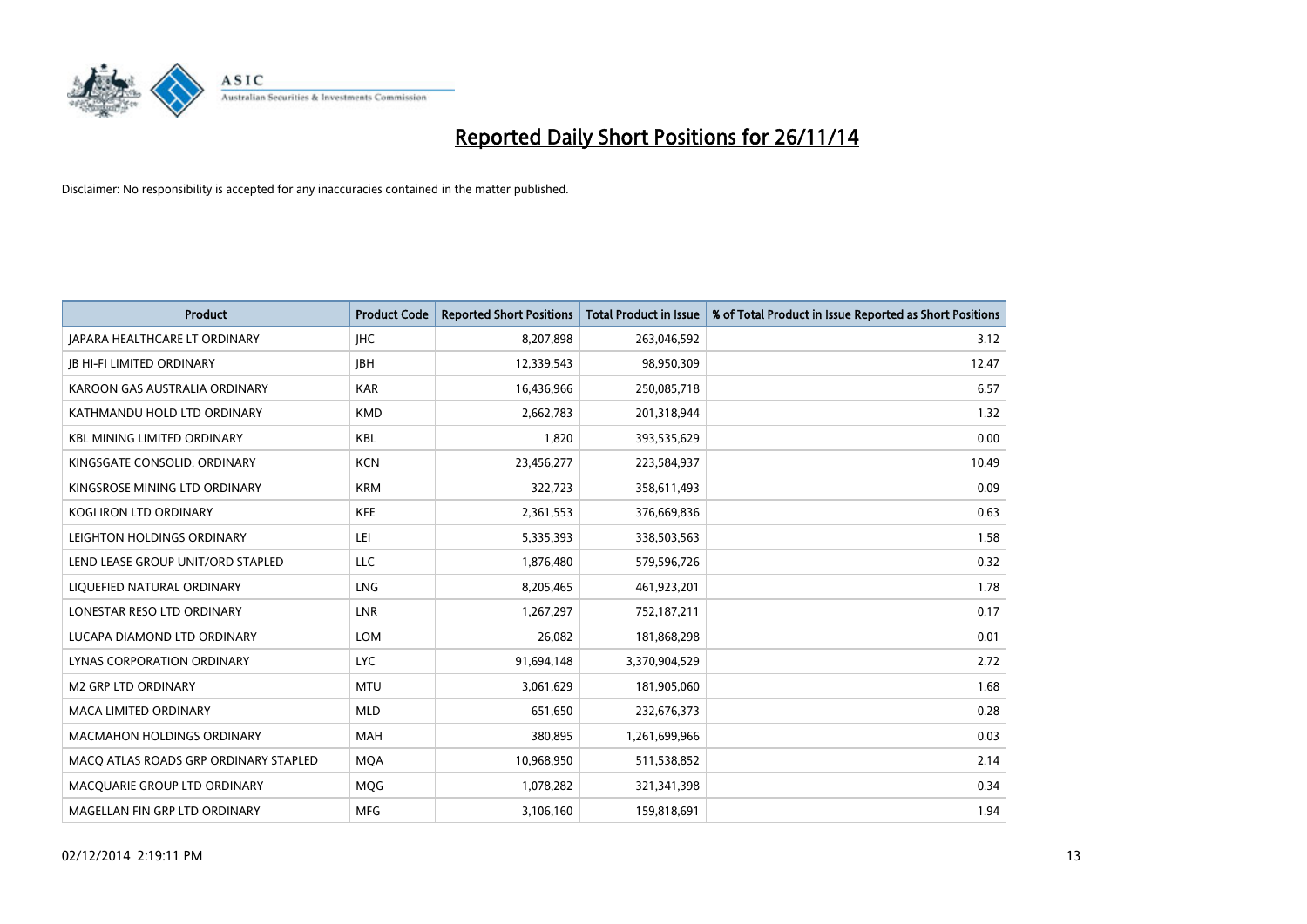

| Product                                  | <b>Product Code</b> | <b>Reported Short Positions</b> | <b>Total Product in Issue</b> | % of Total Product in Issue Reported as Short Positions |
|------------------------------------------|---------------------|---------------------------------|-------------------------------|---------------------------------------------------------|
| <b>MANTRA GROUP LTD ORDINARY</b>         | <b>MTR</b>          | 4,297,392                       | 249,471,229                   | 1.72                                                    |
| MATRIX C & E LTD ORDINARY                | <b>MCE</b>          | 2,607,288                       | 94,555,428                    | 2.76                                                    |
| MAVERICK DRILLING ORDINARY               | <b>MAD</b>          | 2,758,638                       | 544,321,602                   | 0.51                                                    |
| <b>MAXITRANS INDUSTRIES ORDINARY</b>     | <b>MXI</b>          | 14,089                          | 185,075,653                   | 0.01                                                    |
| MAYNE PHARMA LTD ORDINARY                | <b>MYX</b>          | 10,705,573                      | 587,948,337                   | 1.82                                                    |
| MCMILLAN SHAKESPEARE ORDINARY            | <b>MMS</b>          | 910,561                         | 77,525,801                    | 1.17                                                    |
| MCPHERSON'S LTD ORDINARY                 | <b>MCP</b>          | 10,000                          | 96,684,407                    | 0.01                                                    |
| MEDIBANK PRIVATE LTD DEFERRED SETTLEMENT | <b>MPL</b>          | 29,779,942                      | 2,754,003,240                 | 1.08                                                    |
| MEDUSA MINING LTD ORDINARY               | <b>MML</b>          | 18,038,835                      | 207,794,301                   | 8.68                                                    |
| MEO AUSTRALIA LTD ORDINARY               | <b>MEO</b>          | 411,000                         | 750,488,387                   | 0.05                                                    |
| MERIDIAN ENERGY INSTALMENT RECEIPTS      | <b>MEZCA</b>        | 4,235,011                       | 1,255,413,626                 | 0.34                                                    |
| <b>MERMAID MARINE ORDINARY</b>           | <b>MRM</b>          | 21,906,708                      | 368,666,221                   | 5.94                                                    |
| MESOBLAST LIMITED ORDINARY               | <b>MSB</b>          | 24,709,948                      | 321,696,029                   | 7.68                                                    |
| METALS X LIMITED ORDINARY                | <b>MLX</b>          | 522,424                         | 1,655,826,110                 | 0.03                                                    |
| METCASH LIMITED ORDINARY                 | <b>MTS</b>          | 120,252,132                     | 903,309,574                   | 13.31                                                   |
| METMINCO LIMITED ORDINARY                | <b>MNC</b>          | 32,000                          | 1,822,614,860                 | 0.00                                                    |
| MIGHTY RIVER POWER ORDINARY              | <b>MYT</b>          | 5,308,855                       | 1,400,012,517                 | 0.38                                                    |
| MINCOR RESOURCES NL ORDINARY             | <b>MCR</b>          | 27,249                          | 188,208,274                   | 0.01                                                    |
| MINERAL DEPOSITS ORDINARY                | <b>MDL</b>          | 941,653                         | 103,676,341                   | 0.91                                                    |
| MINERAL RESOURCES. ORDINARY              | <b>MIN</b>          | 18,693,479                      | 187,270,274                   | 9.98                                                    |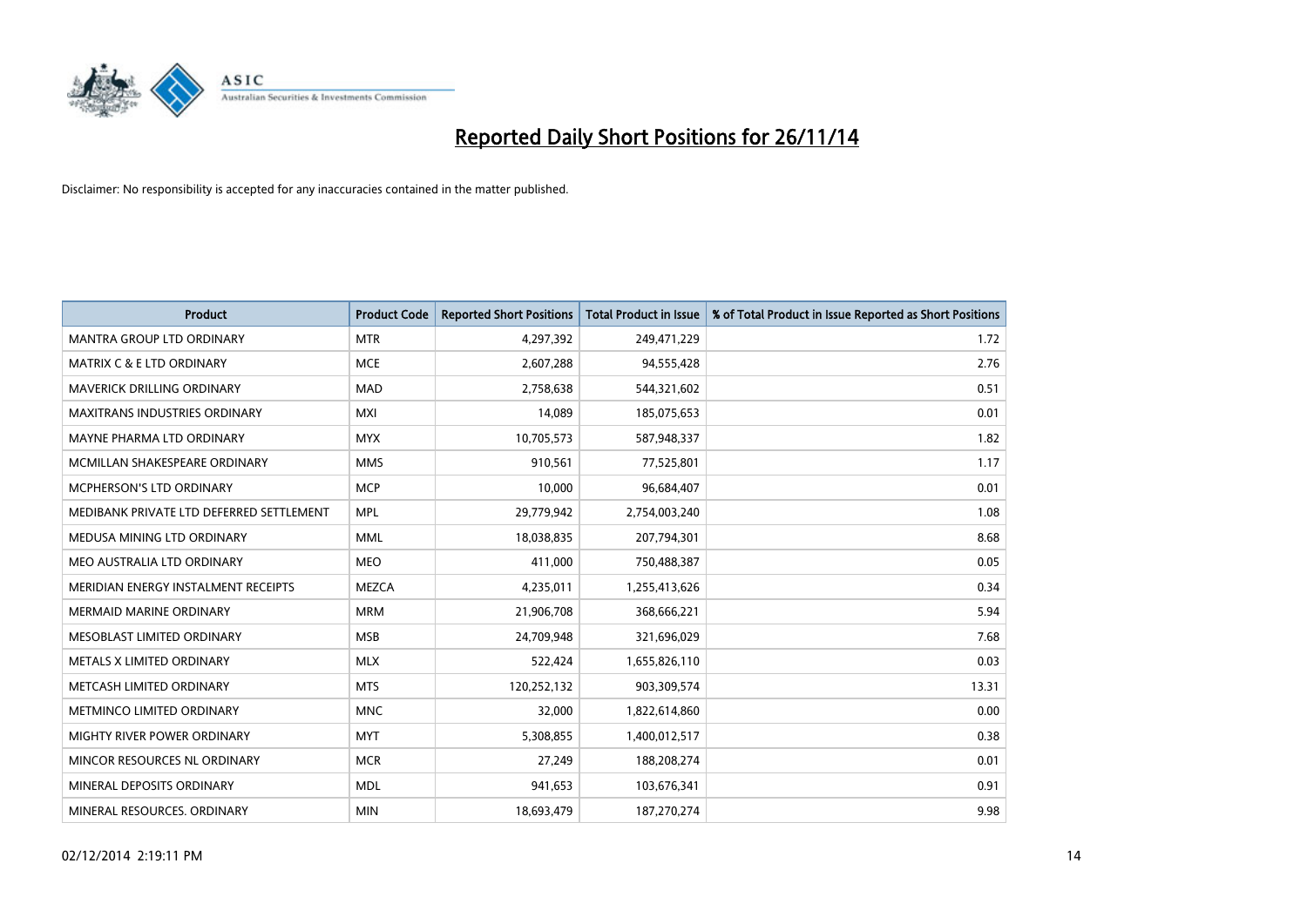

| <b>Product</b>                    | <b>Product Code</b> | <b>Reported Short Positions</b> | <b>Total Product in Issue</b> | % of Total Product in Issue Reported as Short Positions |
|-----------------------------------|---------------------|---------------------------------|-------------------------------|---------------------------------------------------------|
| MINT WIRELESS ORDINARY            | <b>MNW</b>          | 15,365                          | 470,372,395                   | 0.00                                                    |
| MIRABELA NICKEL LTD ORDINARY      | <b>MBN</b>          | 1,939,867                       | 929,710,216                   | 0.21                                                    |
| MIRVAC GROUP STAPLED SECURITIES   | <b>MGR</b>          | 14,930,708                      | 3,697,197,370                 | 0.40                                                    |
| MOBILE EMBRACE LTD ORDINARY       | <b>MBE</b>          | 28,000                          | 376,510,098                   | 0.01                                                    |
| MOLOPO ENERGY LTD ORDINARY        | <b>MPO</b>          | 31,118                          | 248,705,730                   | 0.01                                                    |
| MONADELPHOUS GROUP ORDINARY       | <b>MND</b>          | 7,226,044                       | 92,998,380                    | 7.77                                                    |
| MONASH IVF GROUP LTD ORDINARY     | MVF                 | 514,466                         | 231,081,089                   | 0.22                                                    |
| MORTGAGE CHOICE LTD ORDINARY      | MOC                 | 1,086                           | 124,216,248                   | 0.00                                                    |
| <b>MOUNT GIBSON IRON ORDINARY</b> | <b>MGX</b>          | 49,463,623                      | 1,090,805,085                 | 4.53                                                    |
| MULTIPLEX SITES SITES             | <b>MXUPA</b>        | 15,114                          | 4,500,000                     | 0.34                                                    |
| <b>MYER HOLDINGS LTD ORDINARY</b> | <b>MYR</b>          | 105,736,100                     | 585,689,551                   | 18.05                                                   |
| NANOSONICS LIMITED ORDINARY       | <b>NAN</b>          | 2,522,124                       | 264,332,826                   | 0.95                                                    |
| NATIONAL AUST, BANK ORDINARY      | <b>NAB</b>          | 31,270,325                      | 2,366,311,132                 | 1.32                                                    |
| NATIONAL STORAGE STAPLED          | <b>NSR</b>          | 1,443,644                       | 295,631,660                   | 0.49                                                    |
| NAVITAS LIMITED ORDINARY          | <b>NVT</b>          | 2,929,829                       | 376,037,813                   | 0.78                                                    |
| NEARMAP LTD ORDINARY              | <b>NEA</b>          | 1,525,873                       | 338,146,101                   | 0.45                                                    |
| NEON ENERGY LIMITED ORDINARY      | <b>NEN</b>          | 13,245                          | 553,037,848                   | 0.00                                                    |
| NEW HOPE CORPORATION ORDINARY     | <b>NHC</b>          | 1,543,662                       | 830,999,449                   | 0.19                                                    |
| NEWCREST MINING ORDINARY          | <b>NCM</b>          | 13,783,156                      | 766,510,971                   | 1.80                                                    |
| NEWS CORP A NON-VOTING CDI        | <b>NWSLV</b>        | 36,358                          | 2,897,304                     | 1.25                                                    |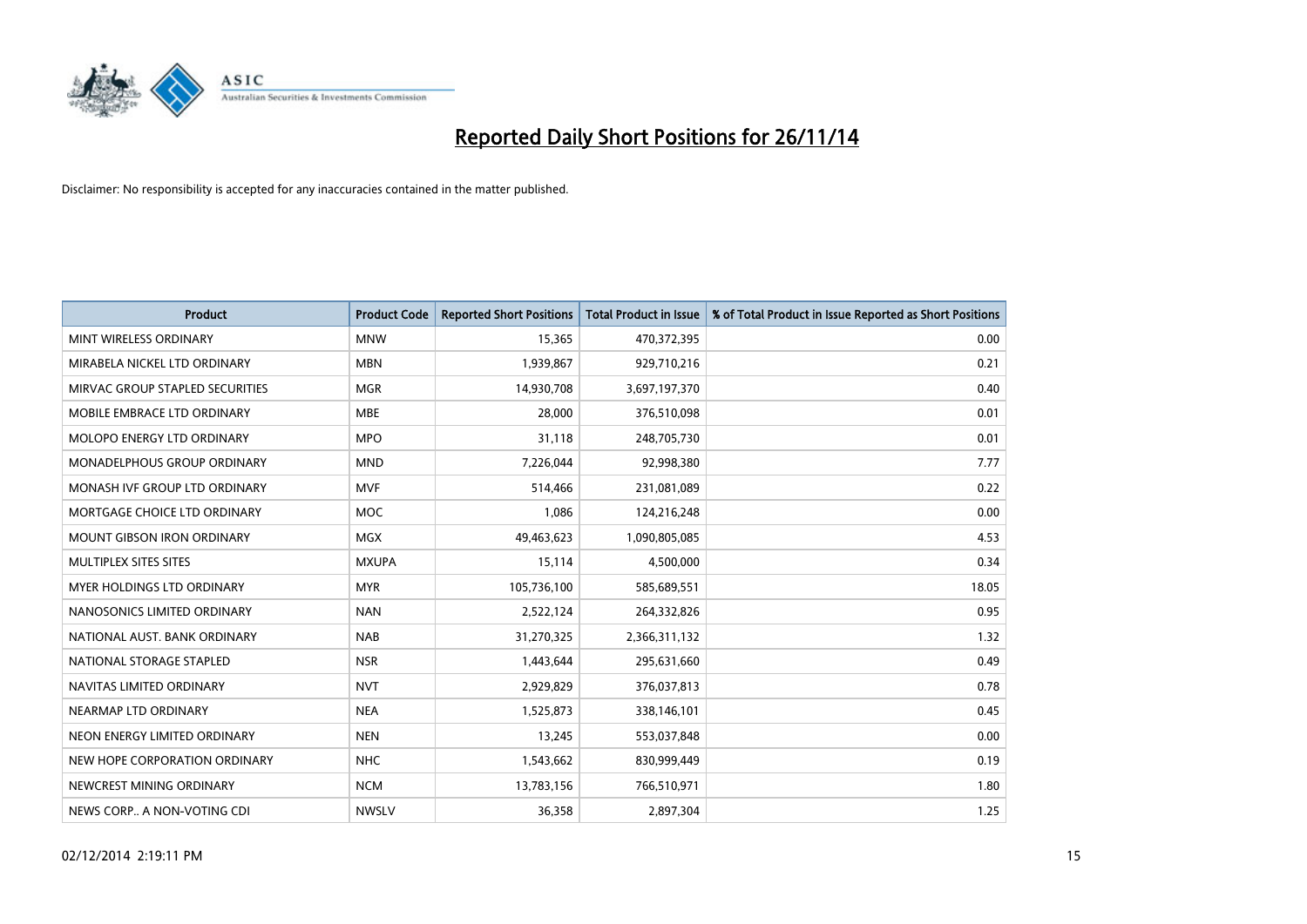

| <b>Product</b>                         | <b>Product Code</b> | <b>Reported Short Positions</b> | <b>Total Product in Issue</b> | % of Total Product in Issue Reported as Short Positions |
|----------------------------------------|---------------------|---------------------------------|-------------------------------|---------------------------------------------------------|
| NEWS CORP B VOTING CDI                 | <b>NWS</b>          | 2,539,115                       | 23,258,606                    | 10.92                                                   |
| NEWSAT LIMITED ORDINARY                | <b>NWT</b>          | 4,153,521                       | 643,199,841                   | 0.65                                                    |
| NEXTDC LIMITED ORDINARY                | <b>NXT</b>          | 16,361,134                      | 193,154,486                   | 8.47                                                    |
| NEXUS ENERGY LIMITED ORDINARY          | <b>NXS</b>          | 83,983                          | 1,330,219,459                 | 0.01                                                    |
| NIB HOLDINGS LIMITED ORDINARY          | <b>NHF</b>          | 2,124,329                       | 439,004,182                   | 0.48                                                    |
| NINE ENTERTAINMENT ORDINARY            | <b>NEC</b>          | 13,317,791                      | 940,295,023                   | 1.42                                                    |
| NOBLE MINERAL RES ORDINARY             | <b>NMG</b>          | 2,365,726                       | 666,397,952                   | 0.36                                                    |
| NORTHERN IRON LTD ORDINARY             | <b>NFE</b>          | 11,392                          | 484,405,314                   | 0.00                                                    |
| NORTHERN STAR ORDINARY                 | <b>NST</b>          | 17,843,046                      | 592,256,718                   | 3.01                                                    |
| NOVION PROPERTY GRP STAPLED SECURITIES | <b>NVN</b>          | 22,263,358                      | 3,050,355,727                 | 0.73                                                    |
| NRW HOLDINGS LIMITED ORDINARY          | <b>NWH</b>          | 9,863,423                       | 278,888,011                   | 3.54                                                    |
| NUFARM LIMITED ORDINARY                | <b>NUF</b>          | 6,727,227                       | 264,858,589                   | 2.54                                                    |
| NUPLEX INDUSTRIES ORDINARY             | <b>NPX</b>          | 1,000                           | 198,125,827                   | 0.00                                                    |
| OCEANAGOLD CORP. CHESS DEPOSITARY INT  | <b>OGC</b>          | 1,872,841                       | 301,520,186                   | 0.62                                                    |
| OIL SEARCH LTD ORDINARY                | OSH                 | 9,287,585                       | 1,522,692,587                 | 0.61                                                    |
| OM HOLDINGS LIMITED ORDINARY           | OMH                 | 58,082                          | 733,423,337                   | 0.01                                                    |
| ORICA LIMITED ORDINARY                 | ORI                 | 21,326,935                      | 372,743,291                   | 5.72                                                    |
| ORIGIN ENERGY ORDINARY                 | <b>ORG</b>          | 8,450,994                       | 1,106,302,799                 | 0.76                                                    |
| OROCOBRE LIMITED ORDINARY              | <b>ORE</b>          | 2,518,373                       | 132,041,911                   | 1.91                                                    |
| ORORA LIMITED ORDINARY                 | <b>ORA</b>          | 7,255,894                       | 1,206,684,923                 | 0.60                                                    |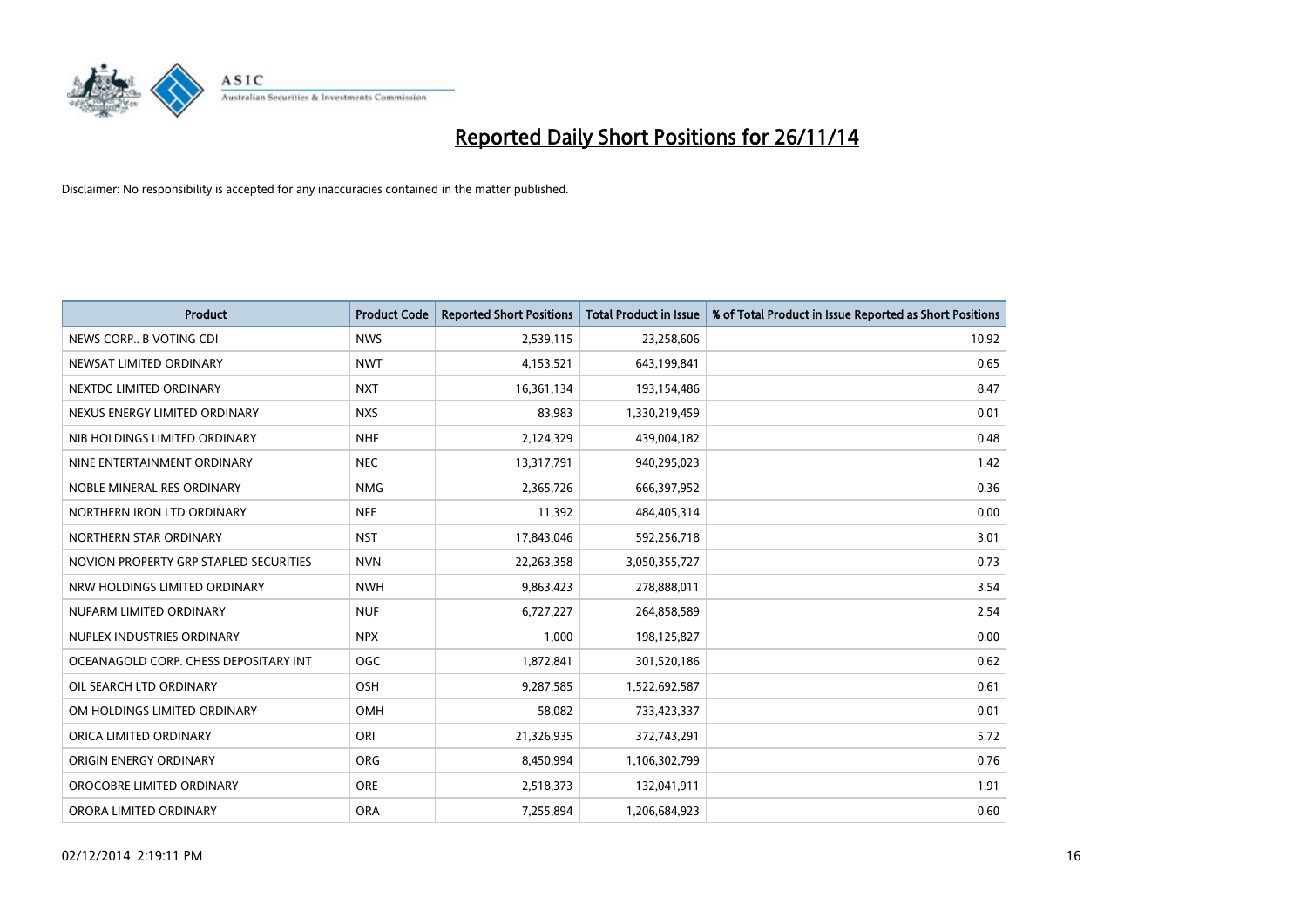

| <b>Product</b>                    | <b>Product Code</b> | <b>Reported Short Positions</b> | <b>Total Product in Issue</b> | % of Total Product in Issue Reported as Short Positions |
|-----------------------------------|---------------------|---------------------------------|-------------------------------|---------------------------------------------------------|
| OROTONGROUP LIMITED ORDINARY      | ORL                 | 119,320                         | 40,880,902                    | 0.29                                                    |
| OZ MINERALS ORDINARY              | OZL                 | 7,677,203                       | 303,470,022                   | 2.53                                                    |
| <b>OZFOREX GROUP LTD ORDINARY</b> | <b>OFX</b>          | 7,886,496                       | 240,000,000                   | 3.29                                                    |
| PACIFIC BRANDS ORDINARY           | <b>PBG</b>          | 71,097,961                      | 917,226,291                   | 7.75                                                    |
| PACT GROUP HLDGS LTD ORDINARY     | <b>PGH</b>          | 2,491,392                       | 294,097,961                   | 0.85                                                    |
| PALADIN ENERGY LTD ORDINARY       | <b>PDN</b>          | 114,419,537                     | 965,752,118                   | 11.85                                                   |
| PANAUST LIMITED ORDINARY          | <b>PNA</b>          | 242,874                         | 636,599,496                   | 0.04                                                    |
| PANORAMA SYNERGY LTD ORDINARY     | <b>PSY</b>          | 26,067                          | 493,403,798                   | 0.01                                                    |
| PANORAMIC RESOURCES ORDINARY      | PAN                 | 382,036                         | 322,275,824                   | 0.12                                                    |
| PANTERRA GOLD LTD ORDINARY        | PGI                 | $\mathbf{1}$                    | 846,215,609                   | 0.00                                                    |
| PAPERLINX LIMITED ORDINARY        | <b>PPX</b>          | 44,691                          | 665, 181, 261                 | 0.01                                                    |
| PATTIES FOODS LTD ORDINARY        | PFL                 | 9,001                           | 139,144,338                   | 0.01                                                    |
| PEET LIMITED ORDINARY             | <b>PPC</b>          | 52,774                          | 474,623,750                   | 0.01                                                    |
| PENINSULA ENERGY LTD ORDINARY     | <b>PEN</b>          | 4,000,000                       | 3,438,262,720                 | 0.12                                                    |
| PERPETUAL LIMITED ORDINARY        | <b>PPT</b>          | 1,197,718                       | 46,574,426                    | 2.57                                                    |
| PERSEUS MINING LTD ORDINARY       | PRU                 | 21,332,954                      | 526,656,401                   | 4.05                                                    |
| PHARMAXIS LTD ORDINARY            | <b>PXS</b>          | 501,000                         | 310,120,349                   | 0.16                                                    |
| PHOSPHAGENICS LTD. ORDINARY       | POH                 | 43,750                          | 1,261,965,957                 | 0.00                                                    |
| PLATINUM ASSET ORDINARY           | <b>PTM</b>          | 1,906,911                       | 581,041,982                   | 0.33                                                    |
| PLATINUM AUSTRALIA ORDINARY       | PLA                 | 836,127                         | 504,968,043                   | 0.17                                                    |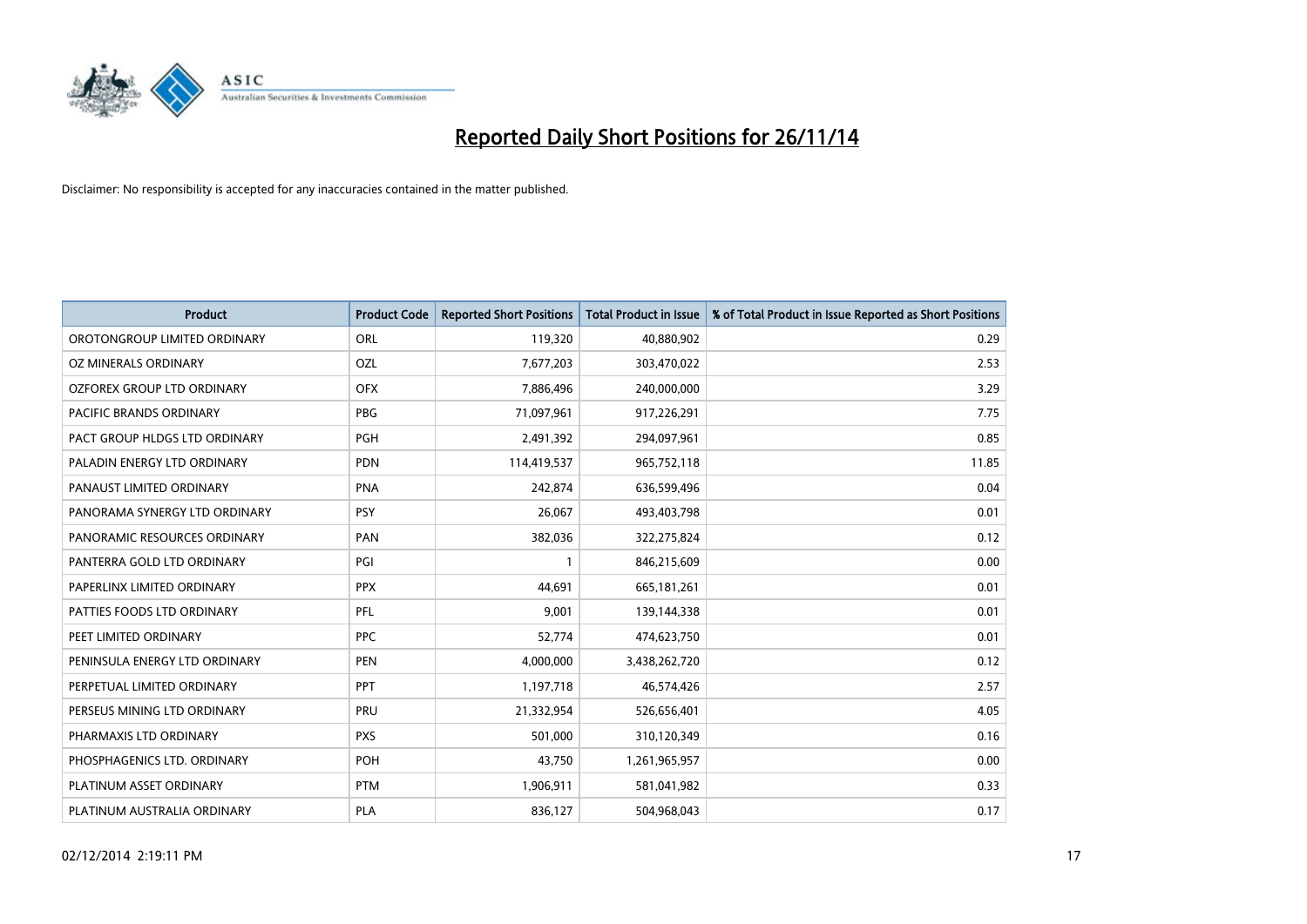

| <b>Product</b>                      | <b>Product Code</b> | <b>Reported Short Positions</b> | <b>Total Product in Issue</b> | % of Total Product in Issue Reported as Short Positions |
|-------------------------------------|---------------------|---------------------------------|-------------------------------|---------------------------------------------------------|
| PMP LIMITED ORDINARY                | <b>PMP</b>          | 27,581                          | 323,781,124                   | 0.01                                                    |
| POSEIDON NICK LTD ORDINARY          | <b>POS</b>          | 1,359,000                       | 605,549,910                   | 0.22                                                    |
| PRANA BIOTECHNOLOGY ORDINARY        | PBT                 | 2,621,750                       | 488,936,960                   | 0.54                                                    |
| PREMIER INVESTMENTS ORDINARY        | <b>PMV</b>          | 231,418                         | 155,900,075                   | 0.15                                                    |
| PRIMARY HEALTH CARE ORDINARY        | <b>PRY</b>          | 28,736,851                      | 512,130,550                   | 5.61                                                    |
| PRIME MEDIA GRP LTD ORDINARY        | PRT                 | 1,413,364                       | 366,330,303                   | 0.39                                                    |
| PROGRAMMED ORDINARY                 | <b>PRG</b>          | 188,956                         | 118,651,911                   | 0.16                                                    |
| PURA VIDA ENERGY NL ORDINARY        | <b>PVD</b>          | 295,144                         | 130,130,698                   | 0.23                                                    |
| <b>QANTAS AIRWAYS ORDINARY</b>      | QAN                 | 13,109,965                      | 2,196,330,250                 | 0.60                                                    |
| OBE INSURANCE GROUP ORDINARY        | <b>OBE</b>          | 18,585,799                      | 1,364,945,301                 | 1.36                                                    |
| <b>QUBE HOLDINGS LTD ORDINARY</b>   | <b>QUB</b>          | 4,955,904                       | 1,054,428,076                 | 0.47                                                    |
| RAMSAY HEALTH CARE ORDINARY         | <b>RHC</b>          | 453,825                         | 202,081,252                   | 0.22                                                    |
| RCG CORPORATION LTD ORDINARY        | <b>RCG</b>          | 49,391                          | 263,808,625                   | 0.02                                                    |
| <b>RCR TOMLINSON ORDINARY</b>       | <b>RCR</b>          | 349,957                         | 139,000,806                   | 0.25                                                    |
| <b>REA GROUP ORDINARY</b>           | <b>REA</b>          | 2,302,038                       | 131,714,699                   | 1.75                                                    |
| <b>RECALL HOLDINGS LTD ORDINARY</b> | <b>REC</b>          | 4,044,277                       | 313,149,677                   | 1.29                                                    |
| <b>RECKON LIMITED ORDINARY</b>      | <b>RKN</b>          | 1,397,388                       | 112,084,762                   | 1.25                                                    |
| <b>RED 5 LIMITED ORDINARY</b>       | <b>RED</b>          | 174,740                         | 759,451,008                   | 0.02                                                    |
| <b>RED FORK ENERGY ORDINARY</b>     | <b>RFE</b>          | 376,415                         | 501,051,719                   | 0.08                                                    |
| REDBANK ENERGY LTD ORDINARY         | <b>AEJ</b>          | 13                              | 786,287                       | 0.00                                                    |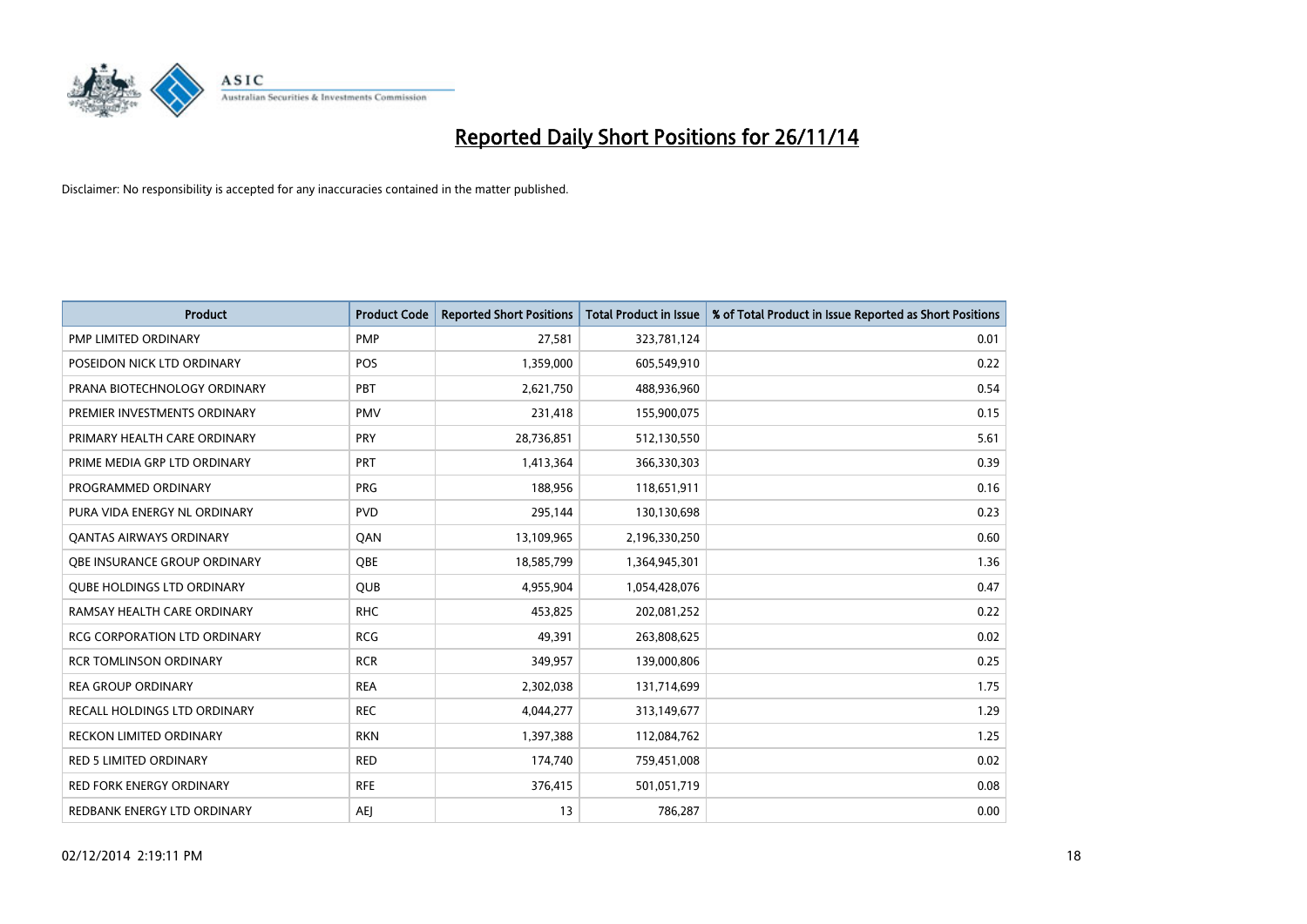

| <b>Product</b>                               | <b>Product Code</b> | <b>Reported Short Positions</b> | <b>Total Product in Issue</b> | % of Total Product in Issue Reported as Short Positions |
|----------------------------------------------|---------------------|---------------------------------|-------------------------------|---------------------------------------------------------|
| REED RESOURCES LTD ORDINARY                  | <b>RDR</b>          | 2,000                           | 499,453,895                   | 0.00                                                    |
| REGIONAL EXPRESS ORDINARY                    | <b>REX</b>          | 50,055                          | 110,154,375                   | 0.05                                                    |
| REGIS HEALTHCARE LTD ORDINARY                | <b>REG</b>          | 816,648                         | 300,345,797                   | 0.27                                                    |
| REGIS RESOURCES ORDINARY                     | <b>RRL</b>          | 51,684,866                      | 499,781,595                   | 10.34                                                   |
| RESMED INC CDI 10:1                          | <b>RMD</b>          | 34,139,571                      | 1,397,522,030                 | 2.44                                                    |
| RESOLUTE MINING ORDINARY                     | <b>RSG</b>          | 13,700,217                      | 641,189,223                   | 2.14                                                    |
| <b>RESOURCE GENERATION ORDINARY</b>          | <b>RES</b>          | 1,220                           | 581,380,338                   | 0.00                                                    |
| RETAIL FOOD GROUP ORDINARY                   | <b>RFG</b>          | 5,410,975                       | 154,379,893                   | 3.50                                                    |
| REX MINERALS LIMITED ORDINARY                | <b>RXM</b>          | 1,073,293                       | 220,519,784                   | 0.49                                                    |
| RIO TINTO LIMITED ORDINARY                   | <b>RIO</b>          | 5,649,933                       | 435,758,720                   | 1.30                                                    |
| ROC OIL COMPANY ORDINARY                     | <b>ROC</b>          | 616,434                         | 687,618,400                   | 0.09                                                    |
| <b>ROX RESOURCES ORDINARY</b>                | RXL                 | 5,523,255                       | 849,673,095                   | 0.65                                                    |
| ROYAL WOLF HOLDINGS ORDINARY                 | <b>RWH</b>          | 20,249                          | 100,387,052                   | 0.02                                                    |
| SAI GLOBAL LIMITED ORDINARY                  | SAI                 | 683,160                         | 211,761,727                   | 0.32                                                    |
| SALMAT LIMITED ORDINARY                      | <b>SLM</b>          | 102,293                         | 159,812,799                   | 0.06                                                    |
| SAMSON OIL & GAS LTD ORDINARY                | SSN                 | 14,815,700                      | 2,837,782,022                 | 0.52                                                    |
| SANDFIRE RESOURCES ORDINARY                  | <b>SFR</b>          | 3,961,181                       | 155,950,968                   | 2.54                                                    |
| SANTOS LTD ORDINARY                          | <b>STO</b>          | 8,530,197                       | 982,270,775                   | 0.87                                                    |
| SARACEN MINERAL ORDINARY                     | SAR                 | 9,424,524                       | 792,784,738                   | 1.19                                                    |
| <b>SCA PROPERTY GROUP STAPLED SECURITIES</b> | SCP                 | 17,638,014                      | 648,628,320                   | 2.72                                                    |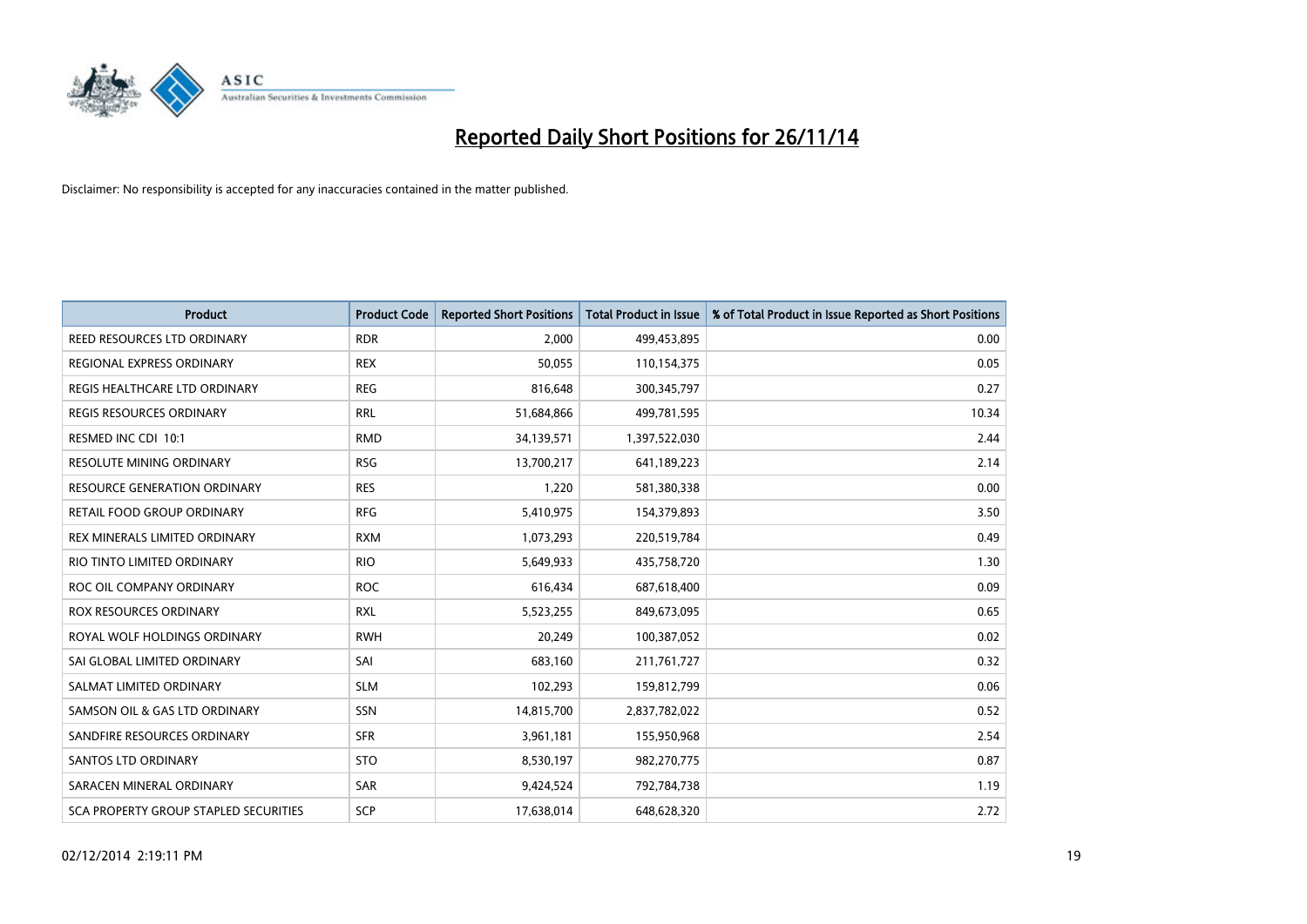

| <b>Product</b>                           | <b>Product Code</b> | <b>Reported Short Positions</b> | <b>Total Product in Issue</b> | % of Total Product in Issue Reported as Short Positions |
|------------------------------------------|---------------------|---------------------------------|-------------------------------|---------------------------------------------------------|
| <b>SCENTRE GRP STAPLED</b>               | <b>SCG</b>          | 26,077,973                      | 5,324,296,678                 | 0.49                                                    |
| SEDGMAN LIMITED ORDINARY                 | <b>SDM</b>          | 1,128,550                       | 227,059,277                   | 0.50                                                    |
| SEEK LIMITED ORDINARY                    | <b>SEK</b>          | 11,026,139                      | 342,335,122                   | 3.22                                                    |
| SELECT HARVESTS ORDINARY                 | SHV                 | 896,118                         | 70,940,874                    | 1.26                                                    |
| SENEX ENERGY LIMITED ORDINARY            | SXY                 | 50,242,881                      | 1,149,657,377                 | 4.37                                                    |
| SERVICE STREAM ORDINARY                  | SSM                 | 30                              | 386,389,873                   | 0.00                                                    |
| SEVEN GROUP HOLDINGS ORDINARY            | <b>SVW</b>          | 3,725,422                       | 299,199,240                   | 1.25                                                    |
| SEVEN WEST MEDIA LTD ORDINARY            | SWM                 | 17,346,484                      | 999,160,872                   | 1.74                                                    |
| SEYMOUR WHYTE LTD ORDINARY               | <b>SWL</b>          | 41,637                          | 87,647,595                    | 0.05                                                    |
| SG FLEET GROUP LTD ORDINARY              | SGF                 | 51,168                          | 242,691,826                   | 0.02                                                    |
| SIGMA PHARMACEUTICAL ORDINARY            | <b>SIP</b>          | 23,181,897                      | 1,108,086,575                 | 2.09                                                    |
| SILEX SYSTEMS ORDINARY                   | <b>SLX</b>          | 7,022,572                       | 170,467,339                   | 4.12                                                    |
| SILVER CHEF LIMITED ORDINARY             | SIV                 | 20,129                          | 29,640,865                    | 0.07                                                    |
| SILVER LAKE RESOURCE ORDINARY            | <b>SLR</b>          | 24,934,674                      | 503,233,971                   | 4.95                                                    |
| SIMS METAL MGMT LTD ORDINARY             | SGM                 | 17,629,701                      | 204,633,630                   | 8.62                                                    |
| SINGAPORE TELECOMM. CHESS DEPOSITARY INT | SGT                 | 1,024,763                       | 122,451,878                   | 0.84                                                    |
| SINO GAS ENERGY ORDINARY                 | SEH                 | 7,310,518                       | 1,542,672,358                 | 0.47                                                    |
| SIRIUS RESOURCES NL ORDINARY             | <b>SIR</b>          | 15,072,603                      | 341,438,269                   | 4.41                                                    |
| SIRTEX MEDICAL ORDINARY                  | <b>SRX</b>          | 146,212                         | 56,530,231                    | 0.26                                                    |
| SKILLED GROUP LTD ORDINARY               | <b>SKE</b>          | 5,903,640                       | 235,753,791                   | 2.50                                                    |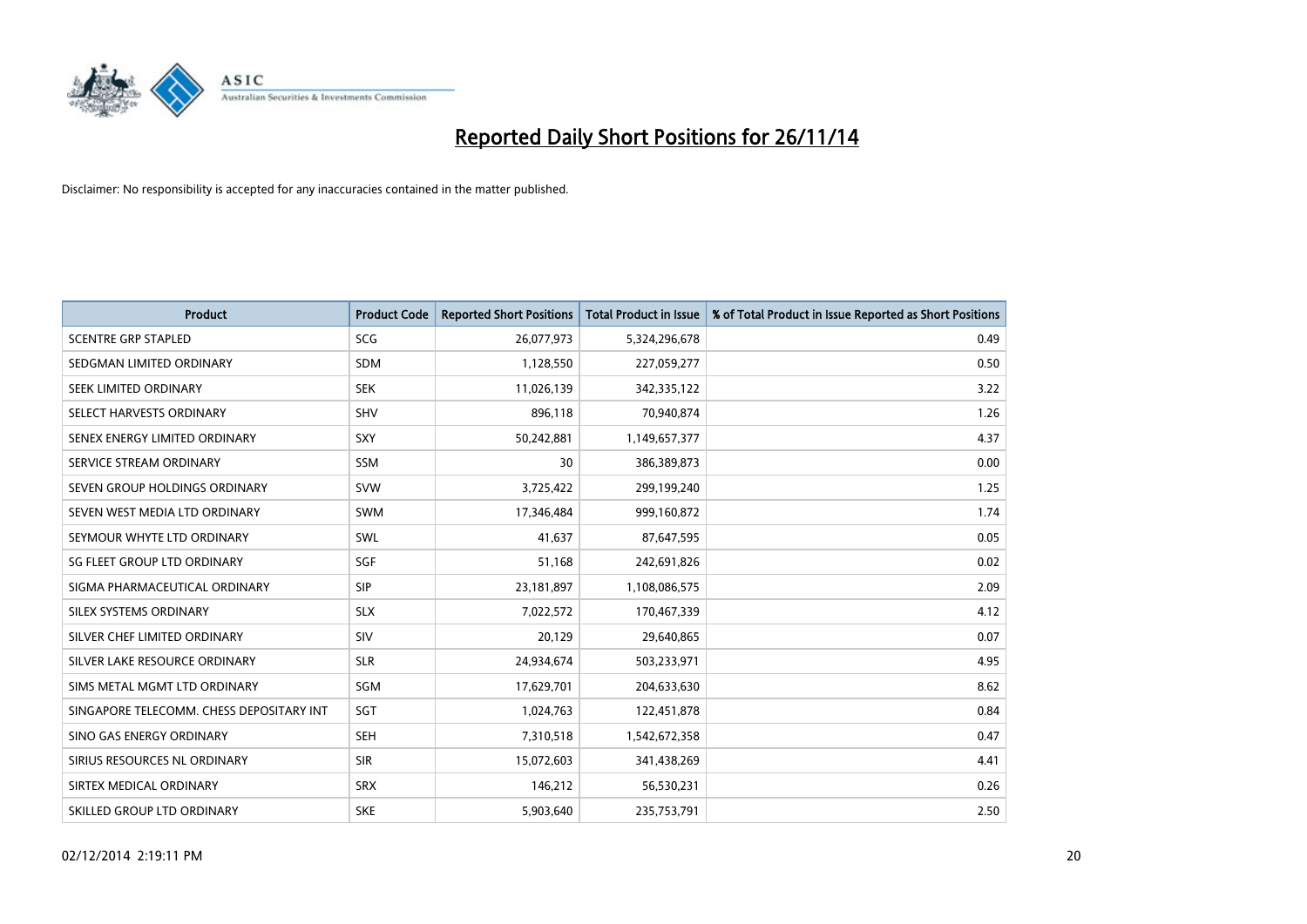

| <b>Product</b>                           | <b>Product Code</b> | <b>Reported Short Positions</b> | <b>Total Product in Issue</b> | % of Total Product in Issue Reported as Short Positions |
|------------------------------------------|---------------------|---------------------------------|-------------------------------|---------------------------------------------------------|
| SKY NETWORK ORDINARY                     | <b>SKT</b>          | 11,506,369                      | 389,139,785                   | 2.96                                                    |
| SKYCITY ENT GRP LTD ORDINARY             | <b>SKC</b>          | 7,859,907                       | 587,472,741                   | 1.34                                                    |
| <b>SLATER &amp; GORDON ORDINARY</b>      | SGH                 | 4,178,022                       | 208,695,621                   | 2.00                                                    |
| SMS MANAGEMENT, ORDINARY                 | <b>SMX</b>          | 672,488                         | 69,394,537                    | 0.97                                                    |
| SONIC HEALTHCARE ORDINARY                | SHL                 | 2,553,965                       | 401,194,056                   | 0.64                                                    |
| SOUL PATTINSON (W.H) ORDINARY            | SOL                 | 25,740                          | 239,395,320                   | 0.01                                                    |
| SPARK INFRASTRUCTURE STAPLED US PROHIBT. | SKI                 | 14,037,376                      | 1,466,360,128                 | 0.96                                                    |
| SPARK NEW ZEALAND ORDINARY               | <b>SPK</b>          | 12,839,701                      | 1,834,767,958                 | 0.70                                                    |
| SPDR 200 FUND ETF UNITS                  | <b>STW</b>          | 70.346                          | 46,846,865                    | 0.15                                                    |
| SPECIALTY FASHION ORDINARY               | SFH                 | 24,766                          | 192,236,121                   | 0.01                                                    |
| SPOTLESS GRP HLD LTD ORDINARY            | <b>SPO</b>          | 38,922,498                      | 1,098,290,178                 | 3.54                                                    |
| ST BARBARA LIMITED ORDINARY              | SBM                 | 10,231,870                      | 494,269,192                   | 2.07                                                    |
| STARPHARMA HOLDINGS ORDINARY             | <b>SPL</b>          | 12,436,457                      | 319,008,325                   | 3.90                                                    |
| STEADFAST GROUP LTD ORDINARY             | <b>SDF</b>          | 18,469,388                      | 503,352,992                   | 3.67                                                    |
| STHN CROSS MEDIA ORDINARY                | <b>SXL</b>          | 39,942,512                      | 731,319,622                   | 5.46                                                    |
| STOCKLAND UNITS/ORD STAPLED              | SGP                 | 9,537,136                       | 2,348,746,744                 | 0.41                                                    |
| STRAITS RES LTD. ORDINARY                | SRQ                 | 20,370                          | 1,217,730,293                 | 0.00                                                    |
| STW COMMUNICATIONS ORDINARY              | SGN                 | 3,372,217                       | 409,699,000                   | 0.82                                                    |
| SUNCORP GROUP LTD ORDINARY               | <b>SUN</b>          | 6,857,917                       | 1,286,600,980                 | 0.53                                                    |
| SUNDANCE ENERGY ORDINARY                 | <b>SEA</b>          | 2,012,732                       | 549,207,339                   | 0.37                                                    |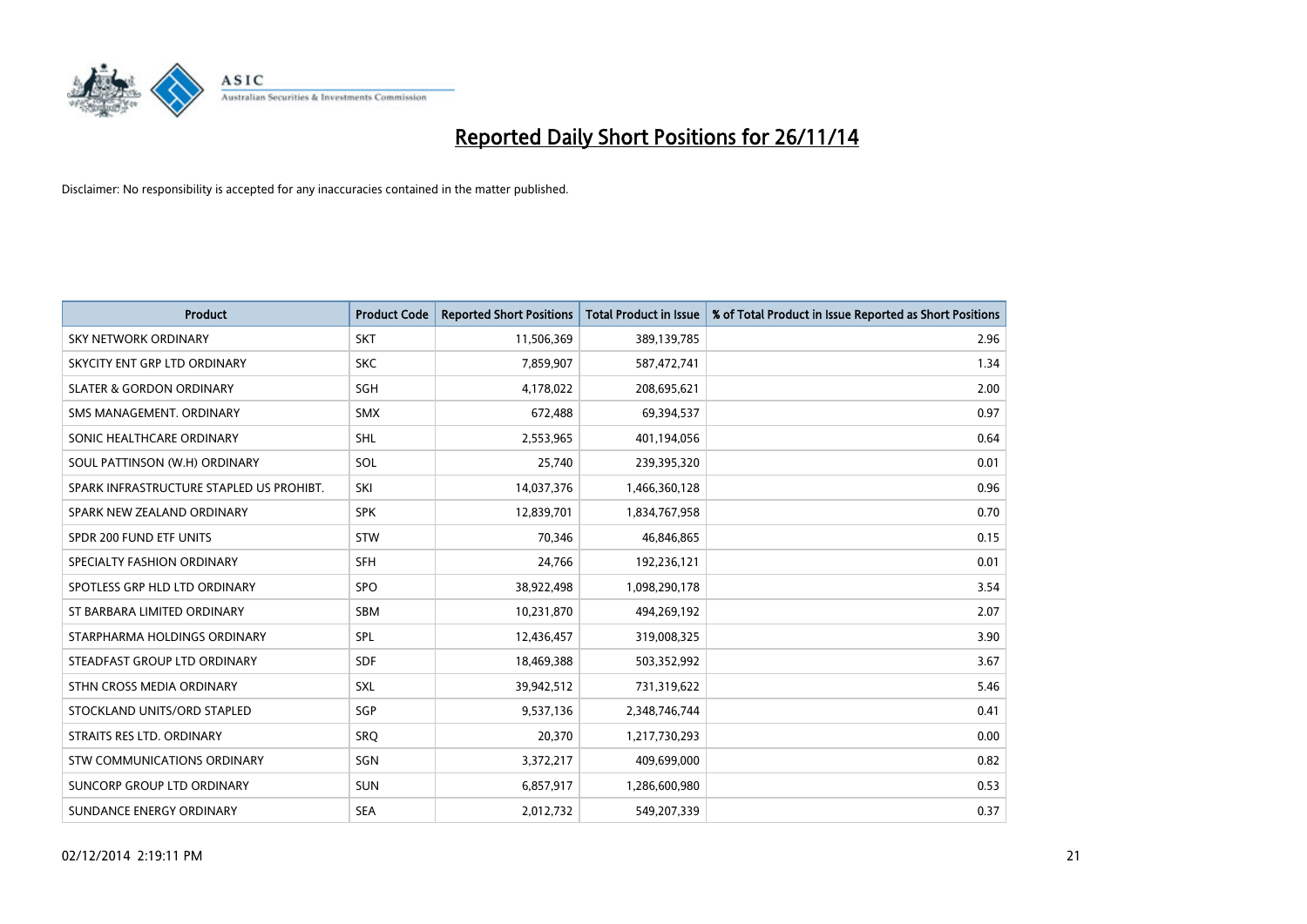

| <b>Product</b>                       | <b>Product Code</b> | <b>Reported Short Positions</b> | <b>Total Product in Issue</b> | % of Total Product in Issue Reported as Short Positions |
|--------------------------------------|---------------------|---------------------------------|-------------------------------|---------------------------------------------------------|
| SUNDANCE RESOURCES ORDINARY          | <b>SDL</b>          | 69,910,761                      | 3,082,028,456                 | 2.27                                                    |
| SUNLAND GROUP LTD ORDINARY           | <b>SDG</b>          | 100,227                         | 181,710,087                   | 0.06                                                    |
| SUPER RET REP LTD ORDINARY           | <b>SUL</b>          | 15,941,458                      | 196,897,430                   | 8.10                                                    |
| SWICK MINING ORDINARY                | <b>SWK</b>          | 50,000                          | 217,643,703                   | 0.02                                                    |
| SYD AIRPORT STAPLED US PROHIBIT.     | <b>SYD</b>          | 34,797,656                      | 2,216,216,041                 | 1.57                                                    |
| SYRAH RESOURCES ORDINARY             | <b>SYR</b>          | 4,926,615                       | 164,135,076                   | 3.00                                                    |
| TABCORP HOLDINGS LTD ORDINARY        | <b>TAH</b>          | 17,594,460                      | 765,652,364                   | 2.30                                                    |
| TAP OIL LIMITED ORDINARY             | <b>TAP</b>          | 108,865                         | 243,186,639                   | 0.04                                                    |
| TASSAL GROUP LIMITED ORDINARY        | <b>TGR</b>          | 96,078                          | 146,897,115                   | 0.07                                                    |
| TATTS GROUP LTD ORDINARY             | <b>TTS</b>          | 28,309,064                      | 1,445,759,948                 | 1.96                                                    |
| <b>TECHNOLOGY ONE ORDINARY</b>       | <b>TNE</b>          | 2,780,735                       | 308,796,455                   | 0.90                                                    |
| TELECOM CORPORATION ORDINARY         | <b>TEL</b>          | 133,559                         | 1,828,530,844                 | 0.01                                                    |
| <b>TELSTRA CORPORATION, ORDINARY</b> | <b>TLS</b>          | 39,757,879                      | 12,225,655,836                | 0.33                                                    |
| TEN NETWORK HOLDINGS ORDINARY        | <b>TEN</b>          | 133,233,243                     | 2,630,984,596                 | 5.06                                                    |
| TERANGA GOLD CORP CDI 1:1            | <b>TGZ</b>          | 1,375                           | 72,850,029                    | 0.00                                                    |
| TFS CORPORATION LTD ORDINARY         | <b>TFC</b>          | 9,484,781                       | 326,983,445                   | 2.90                                                    |
| THE REJECT SHOP ORDINARY             | <b>TRS</b>          | 1,805,983                       | 28,844,648                    | 6.26                                                    |
| THINK CHILDCARE EDU ORDINARY         | <b>TNK</b>          | 412,238                         | 39,600,000                    | 1.04                                                    |
| THORN GROUP LIMITED ORDINARY         | <b>TGA</b>          | 345,618                         | 150,634,985                   | 0.23                                                    |
| TIGER RESOURCES ORDINARY             | <b>TGS</b>          | 10,477,448                      | 1,143,541,406                 | 0.92                                                    |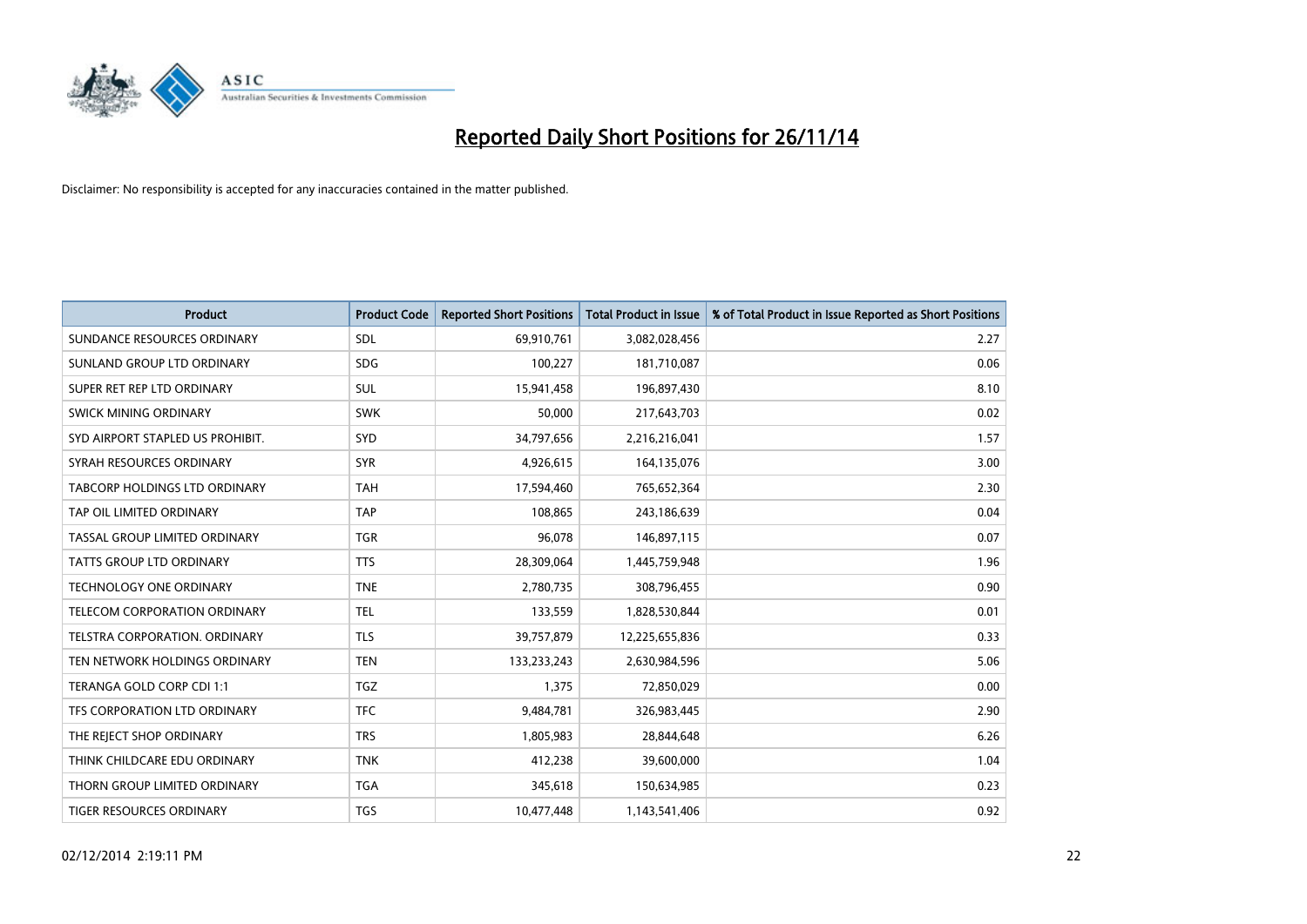

| <b>Product</b>                       | <b>Product Code</b> | <b>Reported Short Positions</b> | <b>Total Product in Issue</b> | % of Total Product in Issue Reported as Short Positions |
|--------------------------------------|---------------------|---------------------------------|-------------------------------|---------------------------------------------------------|
| TNG LIMITED ORDINARY                 | <b>TNG</b>          | 25,092                          | 609,783,834                   | 0.00                                                    |
| TOLL HOLDINGS LTD ORDINARY           | <b>TOL</b>          | 21,482,679                      | 717,437,878                   | 2.99                                                    |
| TORO ENERGY LIMITED ORDINARY         | <b>TOE</b>          | 30,557                          | 1,567,784,418                 | 0.00                                                    |
| TOX FREE SOLUTIONS ORDINARY          | <b>TOX</b>          | 1,906,100                       | 133,752,359                   | 1.43                                                    |
| TPG TELECOM LIMITED ORDINARY         | <b>TPM</b>          | 10,407,855                      | 793,808,141                   | 1.31                                                    |
| TRADE ME GROUP ORDINARY              | <b>TME</b>          | 5,594,440                       | 396,913,549                   | 1.41                                                    |
| TRANSFIELD SERVICES ORDINARY         | <b>TSE</b>          | 7,874,322                       | 512,457,716                   | 1.54                                                    |
| TRANSPACIFIC INDUST, ORDINARY        | <b>TPI</b>          | 29,215,492                      | 1,579,648,778                 | 1.85                                                    |
| TRANSURBAN GROUP TRIPLE STAPLED SEC. | <b>TCL</b>          | 22,231,635                      | 1,906,390,878                 | 1.17                                                    |
| <b>TREASURY GROUP ORDINARY</b>       | <b>TRG</b>          | 27,595                          | 23,697,498                    | 0.12                                                    |
| TREASURY WINE ESTATE ORDINARY        | <b>TWE</b>          | 12,185,839                      | 651,261,403                   | 1.87                                                    |
| TRITON MIN LTD ORDINARY              | <b>TON</b>          | 97,232                          | 310,101,731                   | 0.03                                                    |
| TROY RESOURCES LTD ORDINARY          | <b>TRY</b>          | 5,556,992                       | 195,265,161                   | 2.85                                                    |
| <b>UGL LIMITED ORDINARY</b>          | UGL                 | 20,406,439                      | 166,511,240                   | 12.26                                                   |
| UNILIFE CORPORATION CDI 6:1          | <b>UNS</b>          | 315,000                         | 275,193,858                   | 0.11                                                    |
| UNITY MINING LTD ORDINARY            | <b>UML</b>          | 319,871                         | 1,133,122,711                 | 0.03                                                    |
| UXC LIMITED ORDINARY                 | <b>UXC</b>          | 1,189,633                       | 331,468,991                   | 0.36                                                    |
| VEDA GROUP LTD ORDINARY              | <b>VED</b>          | 13,488,787                      | 842,055,406                   | 1.60                                                    |
| <b>VENTURE MINERALS ORDINARY</b>     | <b>VMS</b>          | 238,000                         | 287,320,170                   | 0.08                                                    |
| <b>VILLAGE ROADSHOW LTD ORDINARY</b> | <b>VRL</b>          | 756,816                         | 159,509,459                   | 0.47                                                    |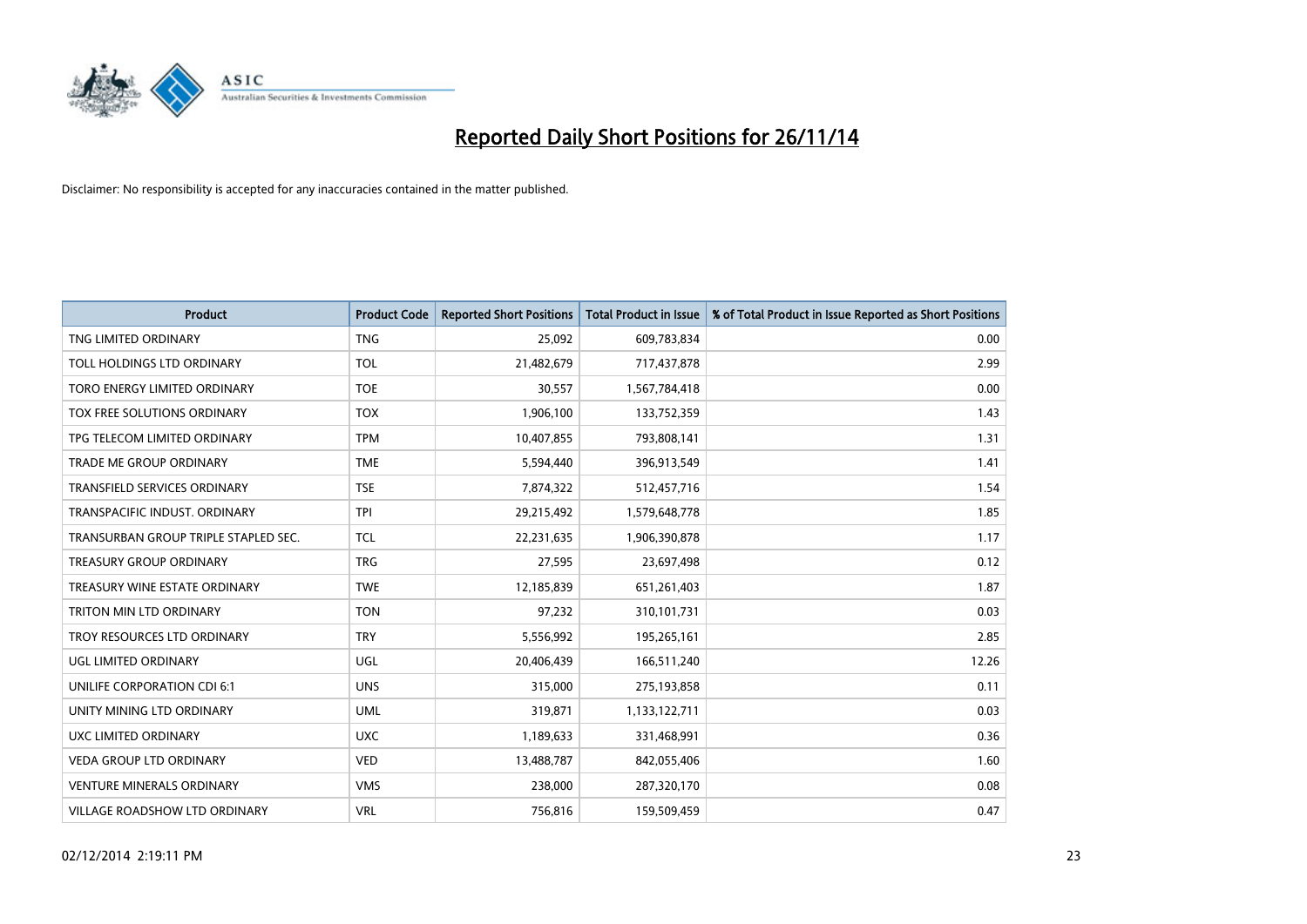

| <b>Product</b>                         | <b>Product Code</b> | <b>Reported Short Positions</b> | <b>Total Product in Issue</b> | % of Total Product in Issue Reported as Short Positions |
|----------------------------------------|---------------------|---------------------------------|-------------------------------|---------------------------------------------------------|
| <b>VIRGIN AUS HLDG LTD ORDINARY</b>    | <b>VAH</b>          | 41,186,640                      | 3,524,912,131                 | 1.17                                                    |
| <b>VIRTUS HEALTH LTD ORDINARY</b>      | <b>VRT</b>          | 4,743,082                       | 79,885,938                    | 5.94                                                    |
| <b>VISION EYE INSTITUTE ORDINARY</b>   | <b>VEI</b>          | 1,586,666                       | 178,737,431                   | 0.89                                                    |
| <b>VOCATION LTD ORDINARY</b>           | <b>VET</b>          | 9,396,318                       | 230,000,000                   | 4.09                                                    |
| <b>VOCUS COMMS LTD ORDINARY</b>        | <b>VOC</b>          | 745,940                         | 104,803,018                   | 0.71                                                    |
| WARRNAMBOOL CHEESE ORDINARY            | <b>WCB</b>          | 19                              | 56,098,797                    | 0.00                                                    |
| <b>WATPAC LIMITED ORDINARY</b>         | <b>WTP</b>          | 2,098,376                       | 189,258,397                   | 1.11                                                    |
| <b>WDS LIMITED ORDINARY</b>            | <b>WDS</b>          | 526,932                         | 144,740,614                   | 0.36                                                    |
| WEBIET LIMITED ORDINARY                | <b>WEB</b>          | 944,028                         | 79,397,959                    | 1.19                                                    |
| WESFARMERS LIMITED DEFERRED SETTLEMENT | WESDD               | 4,129,850                       | 1,123,496,295                 | 0.37                                                    |
| WESFARMERS LIMITED ORDINARY            | <b>WES</b>          | 380,061                         | 1,143,274,951                 | 0.03                                                    |
| <b>WESTERN AREAS LTD ORDINARY</b>      | <b>WSA</b>          | 17,699,417                      | 232,580,131                   | 7.61                                                    |
| WESTERN DESERT RES. ORDINARY           | <b>WDR</b>          | 424,259                         | 620,049,919                   | 0.07                                                    |
| WESTERN DESERT RES. RIGHTS 31-MAR-14   | <b>WDRR</b>         | 17,835                          | 120,009,662                   | 0.01                                                    |
| <b>WESTFIELD CORP STAPLED</b>          | <b>WFD</b>          | 2,855,611                       | 2,078,089,686                 | 0.14                                                    |
| WESTFIELD GROUP ORD/UNIT STAPLED SEC   | <b>WDC</b>          | 945,234                         | 2,078,089,686                 | 0.05                                                    |
| <b>WESTPAC BANKING CORP ORDINARY</b>   | <b>WBC</b>          | 36,783,298                      | 3,109,048,309                 | 1.18                                                    |
| WHITE ENERGY COMPANY ORDINARY          | <b>WEC</b>          | 31,950                          | 328,374,494                   | 0.01                                                    |
| WHITEHAVEN COAL ORDINARY               | <b>WHC</b>          | 87,458,117                      | 1,025,760,027                 | 8.53                                                    |
| WIDE BAY AUST LTD ORDINARY             | <b>WBB</b>          | 1,168                           | 36,796,608                    | 0.00                                                    |